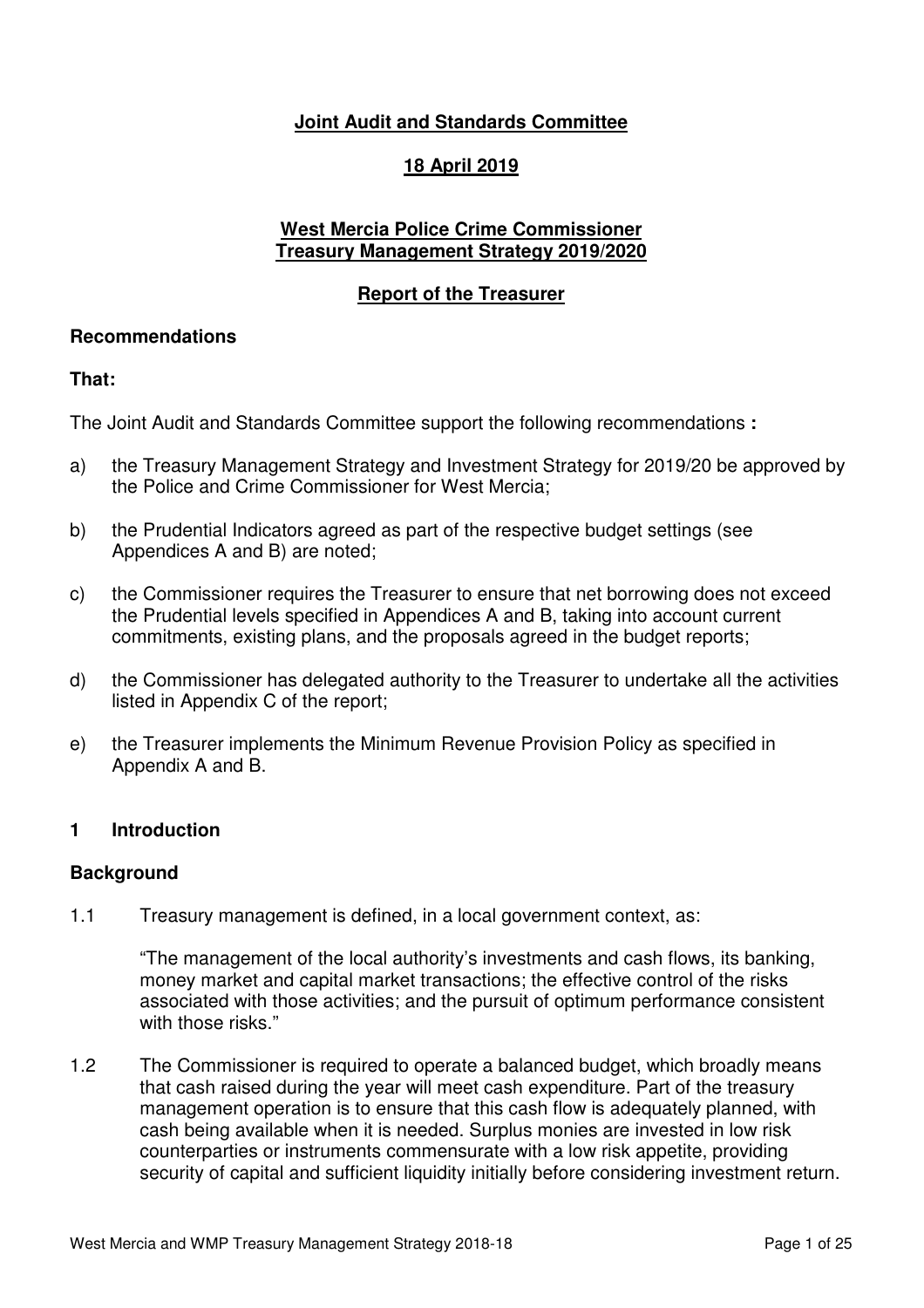1.3 The second main function of the treasury management service is the funding of the Commissioner's capital plans. These capital plans provide a guide to the borrowing need of the Commissioner, essentially the longer term cash flow planning to ensure that the Commissioner can meet his capital spending obligations. This management of longer term cash may involve arranging long or short term loans, or using longer term cash flow surpluses. On occasions, debt previously drawn may be restructured to meet the Commissioner's risk or cost objectives.

#### **Statutory Requirements**

- 1.4 The Commissioner has a statutory obligation under the Local Government Act 2003 to have regard to the CIPFA Prudential Code and the CIPFA Treasury Management Code of Practice to set Prudential and Treasury Indicators for the next three years to ensure that the Authority's capital investment plans are affordable, prudent and sustainable.
- 1.5 The Commissioner is required, therefore, to set out their treasury strategy for borrowing and to prepare an Annual Investment Strategy. This sets out the policies for managing their investments and for giving priority to the security and liquidity of those investments

#### **CIPFA Requirements**

- 1.6 The Chartered Institute of Public Finance and Accountancy's (CIPFA) is responsible for publishing and maintaining the Code of Practice on Treasury Management with which the Commissioner is obliged to comply.
- 1.7 The primary requirements of the Code are as follows:
	- a. Creation and maintenance of a Treasury Management Policy Statement which sets out the policies and objectives of the Commissioners' treasury management activities.
	- b. Creation and maintenance of Treasury Management Practices which set out the manner in which the Commissioner will seek to achieve those policies and objectives.
	- c. Receipt by the Commissioners of an annual Treasury Management Strategy Statement - including the Annual Investment Strategy and Minimum Revenue Provision Policy - for the year ahead, a Mid-year Review Report and an Annual Report (stewardship report) covering activities during the previous year.
	- d. Delegation by Commissioner of responsibilities for implementing and monitoring treasury management policies and practices and for the execution and administration of treasury management decisions.
	- e. Delegation by Commissioner of the role of scrutiny of treasury management strategy and policies to a specific named body. In this respect the Commissioner has chosen to delegate this responsibility to the Joint Audit Committee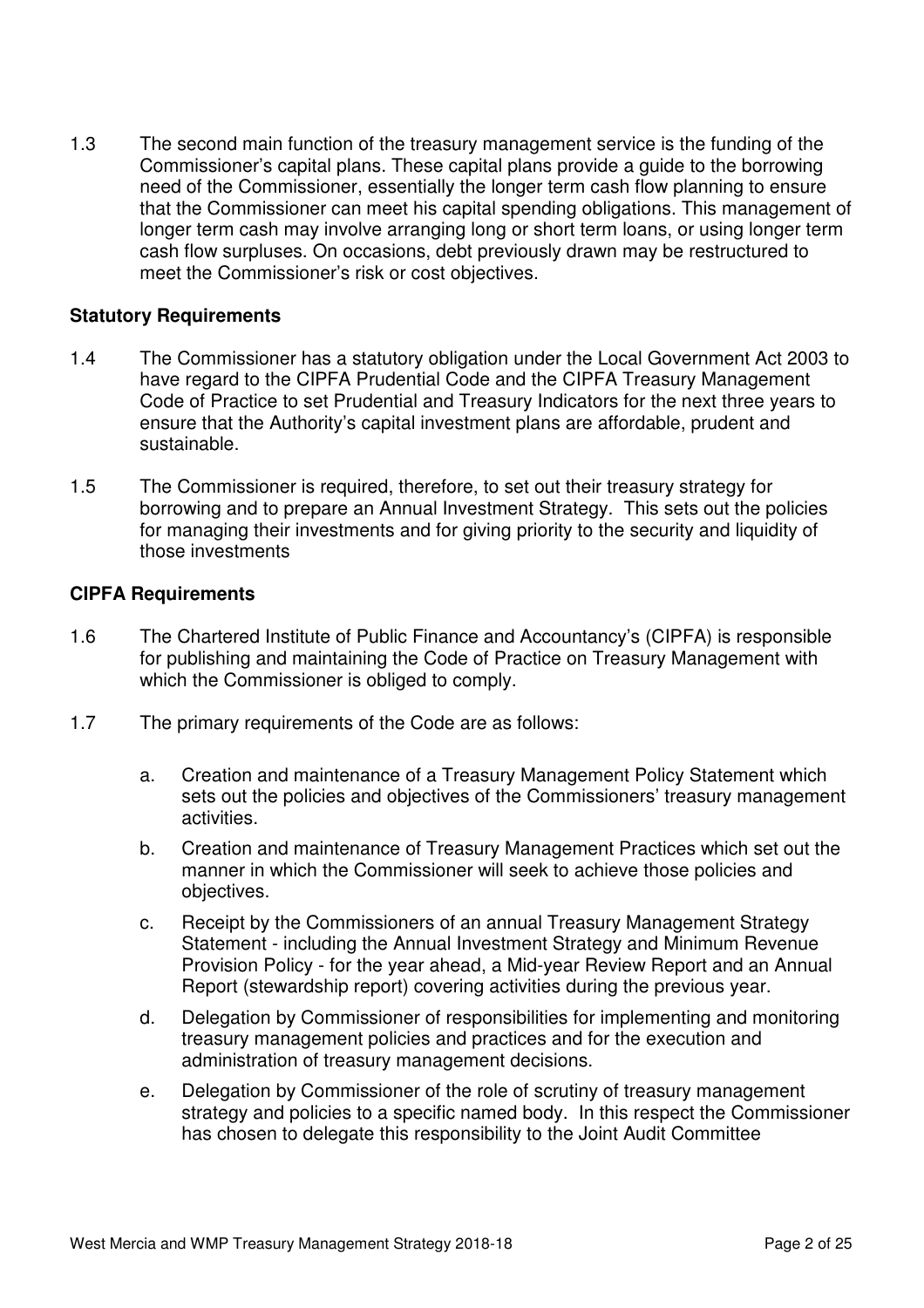- 1.8 The suggested strategy for 2019/20 in respect of the following aspects of the treasury management function is based upon the Treasurer's and the Force Accounting and Financial Services Team (who undertake treasury management on behalf of the Commissioner) views on interest rates, supplemented with leading market forecasts provided by treasury advisers.
- 1.9 The strategy covers:
	- Treasury limits for 2019/20 to 2022/23
	- Prudential indicators
	- External and local content
	- Borrowing strategy
	- Debt rescheduling
	- Annual investment strategy
	- Minimum Revenue Provision (MRP) strategy
- **1.10** In accordance with the CIPFA Code the Commissioner will be asked to approve a revised Treasury Management Strategy Statement should the assumptions on which this report is based change significantly. Such circumstances would include, for example, a large unexpected change in interest rates, or in the Commissioner's capital programme or in the level of its investment balance.

### **2 Treasury Limits for 2019/20 to 2020/21**

- 2.1 The Commissioner is required to determine and keep under review how much they can afford to borrow. The amount so determined is termed the "Affordable Borrowing Limit". In England and Wales, the Authorised Limit represents the legislative limit specified in the Local Government Act 2003.
- 2.2 The Commissioner must have regard to the Prudential Code when setting the Authorised Limit, which essentially requires them to ensure that total capital investment remains within sustainable limits and, in particular, that the impact upon future council tax levels is 'acceptable'.
- 2.3 Termed an "Affordable Borrowing Limit", the capital plans to be considered for inclusion in corporate financing consists of both external borrowing and other forms of liability, such as credit arrangements. The Authorised Limit is to be set, on a rolling basis, for the forthcoming financial year and two successive financial years. Details of the Authorised Limit can be found in Appendices A and B of this report.
- **2.4** The Commissioner's current treasury portfolio is as follows:

| Treasury Portfolio at 31 <sup>st</sup><br>January 2019 | Principal<br>£m | Average Rate<br>$\frac{0}{0}$ |
|--------------------------------------------------------|-----------------|-------------------------------|
|                                                        |                 |                               |
| <b>Fixed Rate Funding</b>                              |                 |                               |
| <b>Public Works Loans Board</b>                        | 10.0            | 4.45                          |
|                                                        |                 |                               |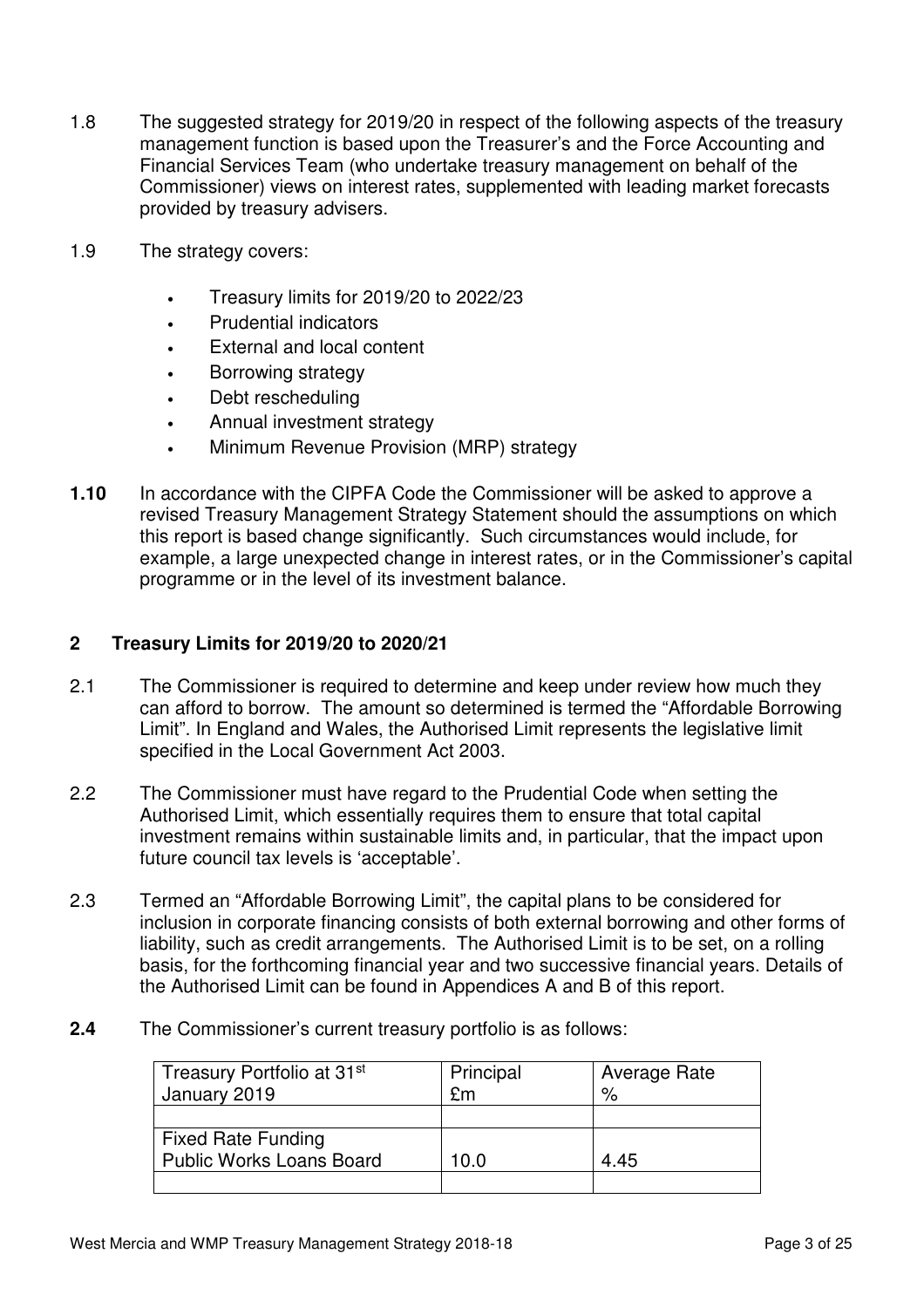| Investments               |     |      |
|---------------------------|-----|------|
| In House                  | 5.3 | 0.49 |
| <b>Externally Managed</b> | 0.0 | 0.00 |
|                           |     |      |
| Net Debt                  | '4. |      |

During March 2019, further borrowing of £10m was undertaken with the PWLB. This consisted of an EIP loan of £5m for a term of 20 years at an interest rate of 2.01% and a maturity loan of £5m for a term of 5 years at an interest rate of 1.65%.

**2.5** The Commissioner's borrowing requirement is as follows:

| <b>Borrowing</b><br><b>Requirement</b> | 17/18<br><b>Actual</b><br>£m | 18/19<br><b>Estimate</b><br>£m | 19/20<br><b>Estimate</b><br>£m | 20/21<br><b>Estimate</b><br>£m | 21/22<br><b>Estimate</b><br>£m | 22/23<br><b>Estimate</b><br>£m |
|----------------------------------------|------------------------------|--------------------------------|--------------------------------|--------------------------------|--------------------------------|--------------------------------|
| New borrowing<br>Replacement           | $9.2*$                       | 9.3                            | 19.7                           | 22.0                           | 19.1                           | 10.4                           |
| borrowing                              | 0.0                          | 0.0                            | 0.0                            | 0.0                            | 0.0                            | 0.0                            |
| <b>Total</b>                           | $9.2*$                       | 9.3                            | 19.7                           | 22.0                           | 19.1                           | 10.4                           |

\* the borrowing requirement for 2017/18 was funded "internally" from surplus cash.

# **3 Prudential Indicators for 2019/20 to 2020/21**

- 3.1 Prudential and Treasury Indicators (Appendices A & B to this report) are relevant for the purpose of setting an integrated treasury management strategy.
- 3.2 The indicators are based on the currently agreed capital programme.

# **4 The External Context**

### **Economic background**

The UK's progress negotiating its exit from the European Union, together with its future trading arrangements, will continue to be a major influence on the Commissioner's treasury management strategy for 2019/20.

UK Consumer Price Inflation (CPI) for October was up 2.4% year/year, slightly below the consensus forecast and broadly in line with the Bank of England's November Inflation Report, however this has subsequently fallen to 1.8% in January, which is within the Bank's target of 2%. Labour market data for October 2018 showed the unemployment rate edged up slightly to 4.1% while the employment rate of 75.7% was the joint highest on record. The 3-month average annual growth rate for pay excluding bonuses was 3.3% as wages continue to rise steadily and provide some pull on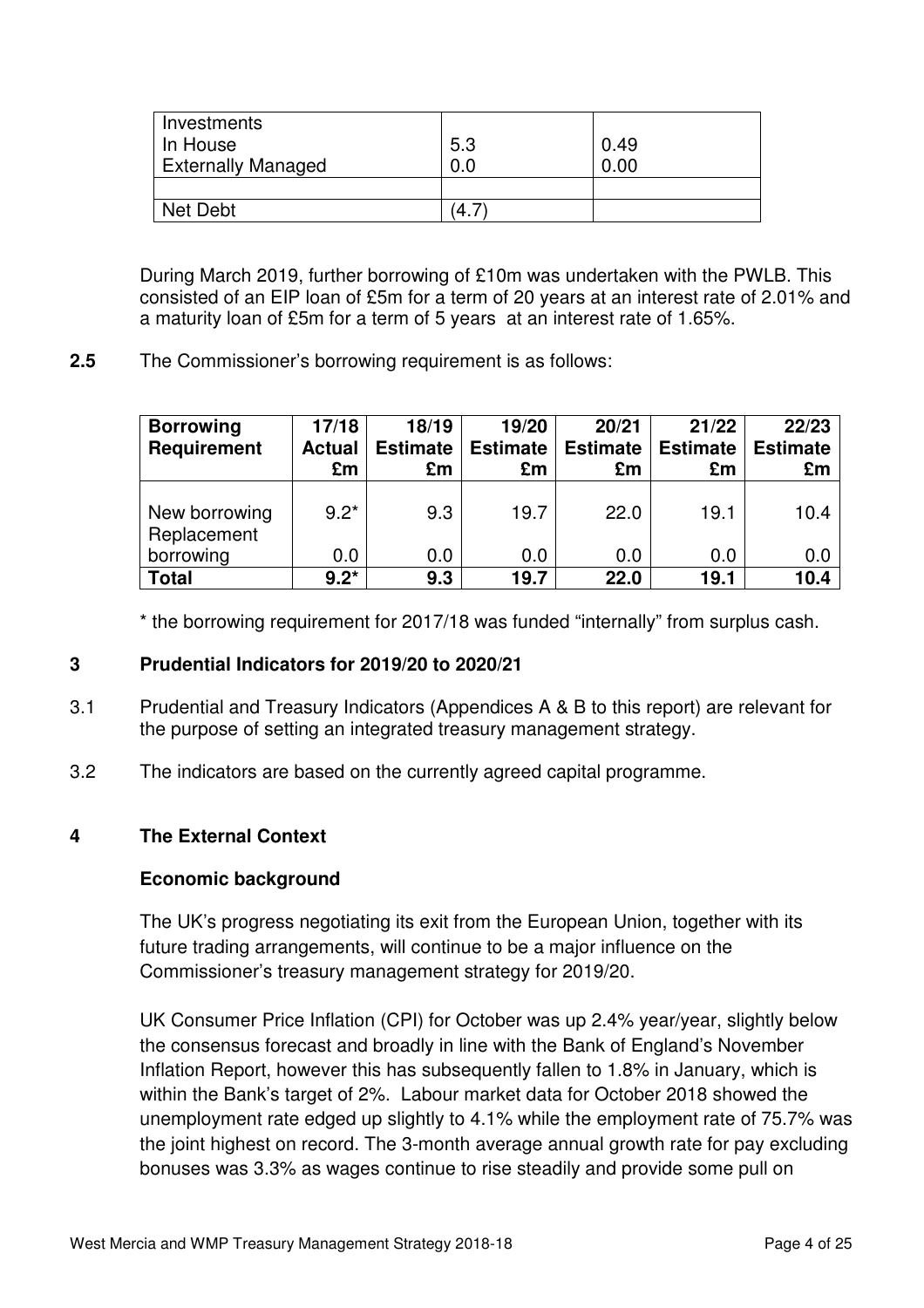general inflation. Adjusted for inflation, real wages grew by 1.0%, a level still likely to have little effect on consumer spending.

 The rise in quarterly GDP growth to 0.6% in Q3 from 0.4% in the previous quarter was due to weather-related factors boosting overall household consumption and construction activity over the summer following the weather-related weakness in Q1. At 1.5%, annual GDP growth continues to remain below trend. Looking ahead, the BoE, in its November Inflation Report, expects GDP growth to average around 1.75% over the forecast horizon, providing the UK's exit from the EU is relatively smooth. Following the Bank of England's decision to increase Bank Rate to 0.75% in August, no changes to monetary policy has been made since. The Monetary Policy Committee continues to reiterate that any further increases will be at a gradual pace and limited in extent.

While US growth has slowed over 2018, the economy continues to perform robustly. The US Federal Reserve continued its tightening bias throughout 2018, pushing rates to 2%-2.25% in September. Markets continue to expect one more rate rise in December, but expectations are fading that the further hikes previously expected in 2019 will materialise as concerns over trade wars drag on economic activity.

# **4.1 Credit Outlook**

 The big four UK banking groups have now divided their retail and investment banking divisions into separate legal entities under ring fencing legislation. Bank of Scotland, Barclays Bank UK, HSBC UK Bank, Lloyds Bank, National Westminster Bank, Royal Bank of Scotland and Ulster Bank are the ring fenced banks that now only conduct lower risk retail banking activities. Barclays Bank, HSBC Bank, Lloyds Bank Corporate Markets and NatWest Markets are the investment banks. Credit rating agencies have adjusted the ratings of some of these banks with the ring fenced banks generally being better rated than their non-ring fenced counterparts.

 The Bank of England released its latest report on bank stress testing, illustrating that all entities included in the analysis were deemed to have passed the test once the levels of capital and potential mitigating actions presumed to be taken by management were factored in. The BoE did not require any bank to raise additional capital.

 European banks are considering their approach to Brexit, with some looking to create new UK subsidiaries to ensure they can continue trading here. The credit strength of these new banks remains unknown, although the chance of parental support is assumed to be very high if ever needed. The uncertainty caused by protracted negotiations between the UK and EU is weighing on the creditworthiness of both UK and European banks with substantial operations in both jurisdictions.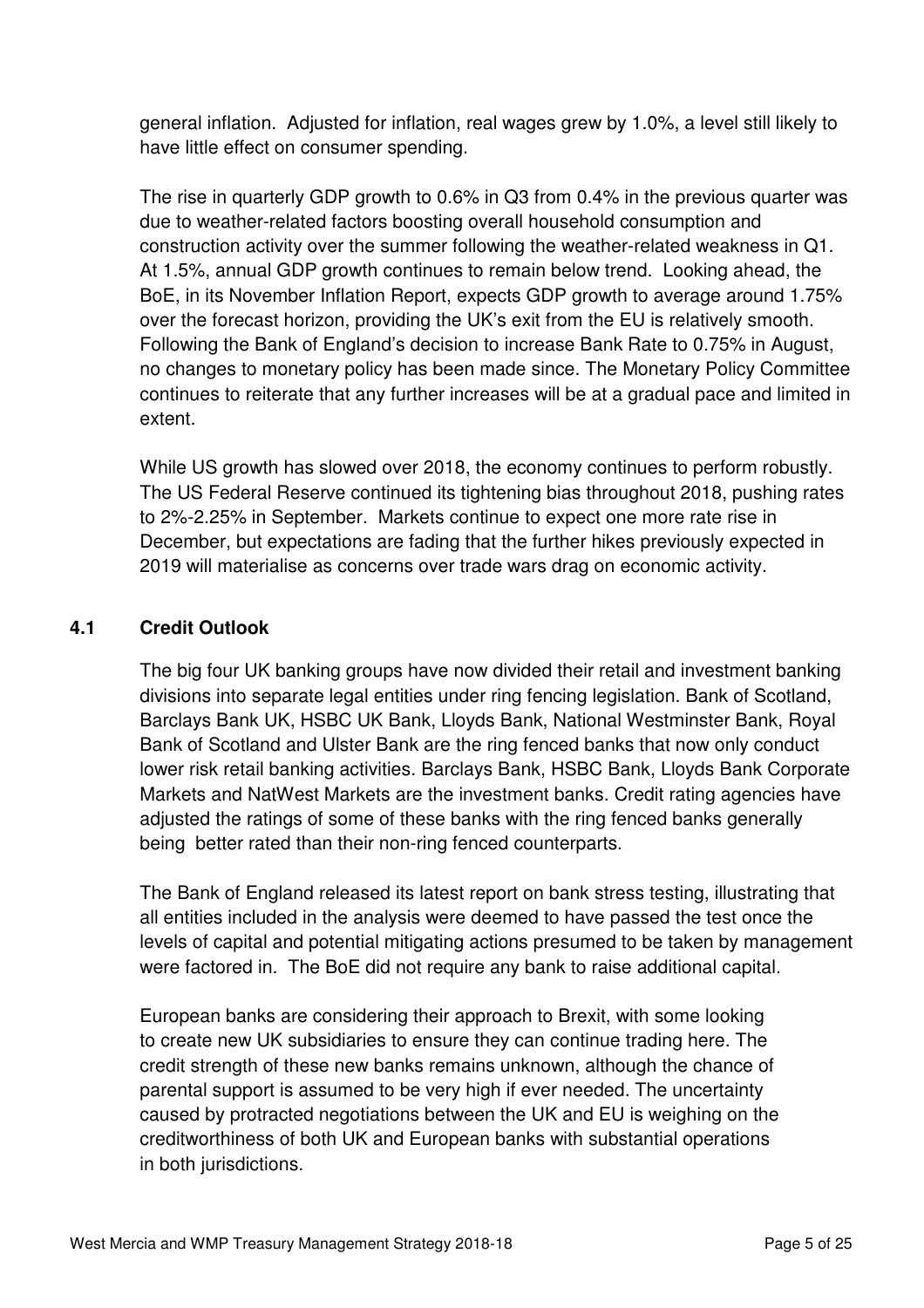## **4.2 Interest Rate Forecast**

Following the increase in Bank Rate to 0.75% in August 2018, the Commissioner's treasury management adviser Arlingclose is forecasting two more 0.25% hikes during 2019 to take official UK interest rates to 1.25%. The Bank of England's MPC has maintained expectations for slow and steady rate rises over the forecast horizon. The MPC continues to have a bias towards tighter monetary policy but is reluctant to push interest rate expectations too strongly. Arlingclose believes that MPC members consider both that ultra-low interest rates result in other economic problems, and that higher Bank Rate will be a more effective policy weapon should downside Brexit risks crystallise when rate cuts will be required.

The UK economic environment remains relatively soft, despite seemingly strong labour market data. Arlingclose's view is that the economy still faces a challenging outlook as it exits the European Union and Eurozone growth softens. While assumptions are that a Brexit deal is struck and some agreement reached on transition and future trading arrangements before the UK leaves the EU, the possibility of a "no deal" Brexit still hangs over economic activity (at the time of writing this commentary in February). As such, the risks to the interest rate forecast are considered firmly to the downside.

Gilt yields and hence long-term borrowing rates have remained at low levels but some upward movement from current levels is expected based on Arlingclose's interest rate projections, due to the strength of the US economy and the ECB's forward guidance on higher rates. 10-year and 20-year gilt yields are forecast to remain around 1.7% and 2.2% respectively over the interest rate forecast horizon, however volatility arising from both economic and political events are likely to continue to offer borrowing opportunities. A more detailed economic and interest rate forecast provided by Arlingclose is attached at Appendix A.

For the purpose of setting the budget, it has been assumed that new investments will be made at an average rate of .50%, and that new long-term loans will be borrowed at an average rate of 2.7% based on the 25 year PWLB rates prevailing in 2018.

### **4.3 Markets in Financial Instruments Directive:**

The Commissioner has opted up to professional client status with its providers of financial services, including advisers, banks and brokers, allowing it access to a greater range of services but with the greater regulatory protections afforded to individuals and small companies. Given the size and range of the Commissioner's treasury management activities, the Treasurer believes this to be the most appropriate status.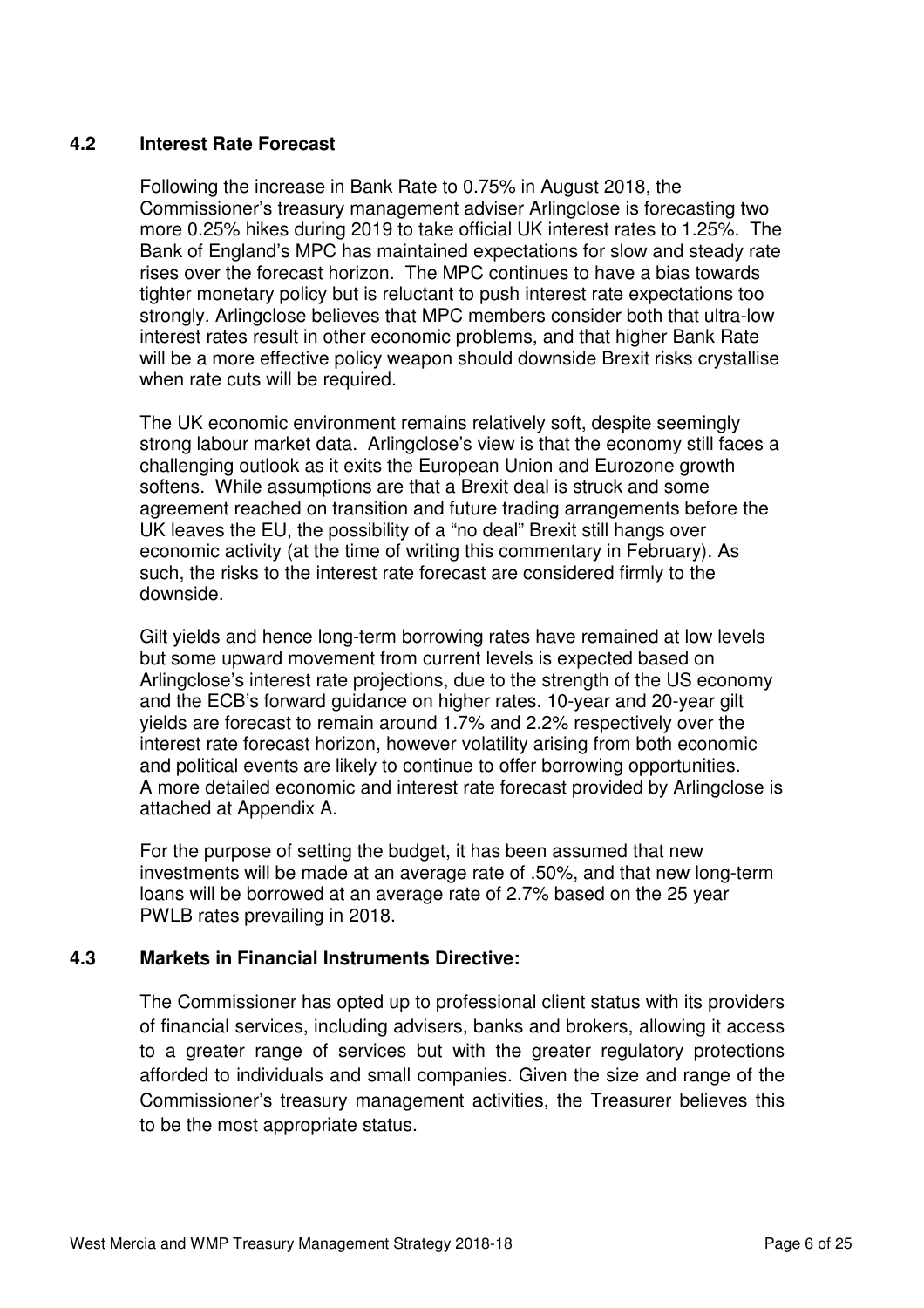In January 2018 the PCC for West Mercia elected for professional client status. At present to remain as a professional client the Commissioner requires an investment portfolio of at least £10m. The investments will be closely monitored during 2019 /2020 ensuring that the portfolio is classed correctly.

### **5 Local Context**

It is estimated that at the 31<sup>st</sup> March 2019 that West Mercia will hold £20.0m of borrowing and £151k of investments. This is set out in further detail at Appendix A. Forecast changes in these sums are shown in the balance sheet analysis in table 5.1.

|                                  | 31.03.18 | 31.03.19        | 31.03.20 | 31.03.21 | 31.03.22 |
|----------------------------------|----------|-----------------|----------|----------|----------|
|                                  | Actual   | <b>Estimate</b> | Forecast | Forecast | Forecast |
|                                  | £m       | £m              | £m       | £m       | £m       |
|                                  |          |                 |          |          |          |
| <b>Borrowing CFR</b>             | 38.6     | 46.7            | 64.5     | 84.1     | 99.5     |
| Less: External Borrowing**       | 10.0     | 20.0            | 39.6     | 61.6     | 80.8     |
| <b>Internal (over) Borrowing</b> | 28.6     | 26.7            | 24.9     | 22.5     | 18.7     |
|                                  |          |                 |          |          |          |
| Less: Usable Reserves            | (36.5)   | (33.0)          | (18.3)   | (16.0)   | (13.8)   |
| Plus / (Less):                   |          |                 |          |          |          |
| <b>Working Capital</b>           | 7.4      | 6.2             | (6.6)    | (6.5)    | (4.9)    |
|                                  |          |                 |          |          |          |
| <b>Investments</b>               | (0.5)    | (0.1)           | 0.0      | 0.0      | 0.0      |

Table 5.1 Balance Sheet Summary and Forecast

\*\* shows only loans to which the Commissioner is committed and includes optional refinancing.

5.1 The underlying need to borrow for capital purposes is measured by the Capital Financing Requirement (CFR), while usable reserves and working capital are the underlying resources available for investment. The Commissioner's current strategy is to maintain borrowing and investments below their underlying levels, sometimes known as internal borrowing.

The capital expenditure plans imply that there is a need to borrow over the forecast period. Investments are forecast to fall as capital receipts are used to finance capital expenditure and reserves are used to finance the revenue budget and capital expenditure.

CIPFA's Prudential Code for Capital Finance in Local Authorities recommends that the Commissioner's total debt should be lower than its highest CFR forecast.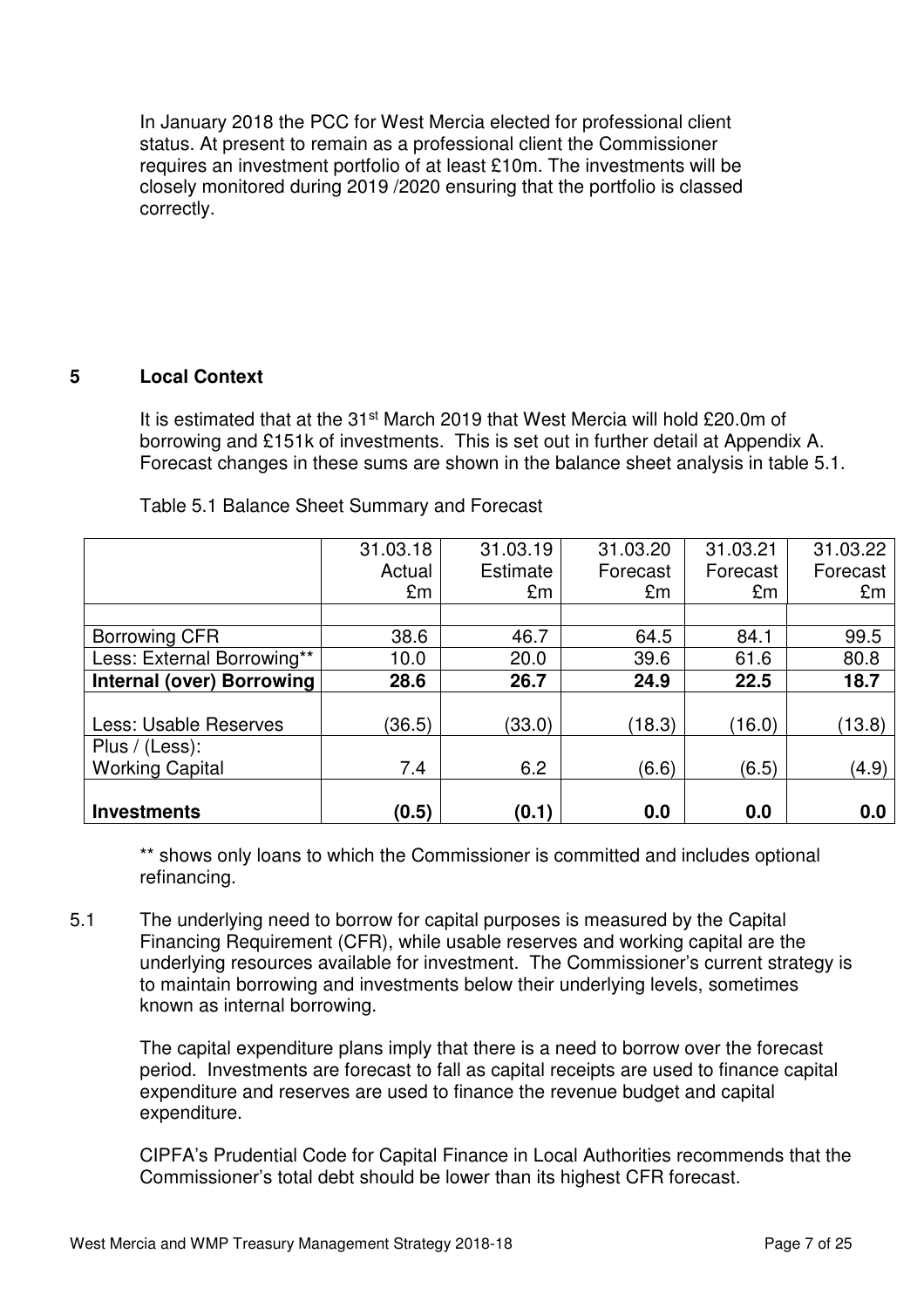## **6 Borrowing Strategy**

- 6.1 The Commissioner is currently maintaining an under-borrowed position. This means that the capital borrowing need (the Capital Financing Requirement) has not been fully funded with loan debt as cash supporting the Commissioner's reserves, balances and cash flow has been used as a temporary measure. However, during 2018/19 temporary borrowing was required to meet cash flow shortfalls at various times during the year. The Commissioner took the decision in February 2019 to "externalise" some of the borrowing need and took out new PWLB loans of £10m in early March. Further borrowing is likely to be required during 2019/20 and beyond, due to the high level of the capital programme. West Mercia as at 31st March 2019 will have £26.7m of internal borrowing. Against this background and the risks within the economic forecast, caution will be adopted with the 2019/20 treasury operations. The Treasury Team will monitor interest rates in financial markets and adopt a pragmatic approach to changing circumstances. Any decisions will be reported to the Commissioner at the earliest available opportunity.
- 6.2 West Mercia currently holds £20.0 million of loans. The balance sheet forecast in table 5.1 shows that there is a borrowing requirement for 2019/20 of £19.7m. The Commissioner may however borrow to pre-fund future years' requirements (and also to "externalise" current internal borrowing), providing this does not exceed the authorised limit for borrowing of £75m.
- 6.3 The Commissioner's chief objective when borrowing money will always be to strike an appropriately low risk balance between securing low interest costs and achieving certainty of those costs over the period for which funds are required. The flexibility to renegotiate loans should the Commissioner's long-term plans change is a secondary objective.
- 6.4 Given the significant cuts to public expenditure, the Commissioner's borrowing strategy continues to address the key issue of affordability without compromising the longer-term stability of the debt portfolio.

With short-term interest rates currently lower than long-term rates, it could be more cost effective to borrow short-term loans. By doing so, the Commissioner is able to reduce net borrowing costs (despite foregone investment income) and reduce overall treasury risk. The benefits of internal and/or short-term borrowing will be monitored regularly against the potential for incurring additional costs by deferring borrowing into future years when long-term borrowing rates are forecast to rise modestly.

Arlingclose will assist the Commissioner with this 'cost of carry' and breakeven analysis. Its output may determine whether the Commissioner borrows additional sums at long-term fixed rates in 2019/20 with a view to keeping future interest costs low, even if this causes additional cost in the short-term.

 Alternatively, the Commissioner may arrange forward starting loans during 2019/20, where the interest rate is fixed in advance, but the cash is received in later years. This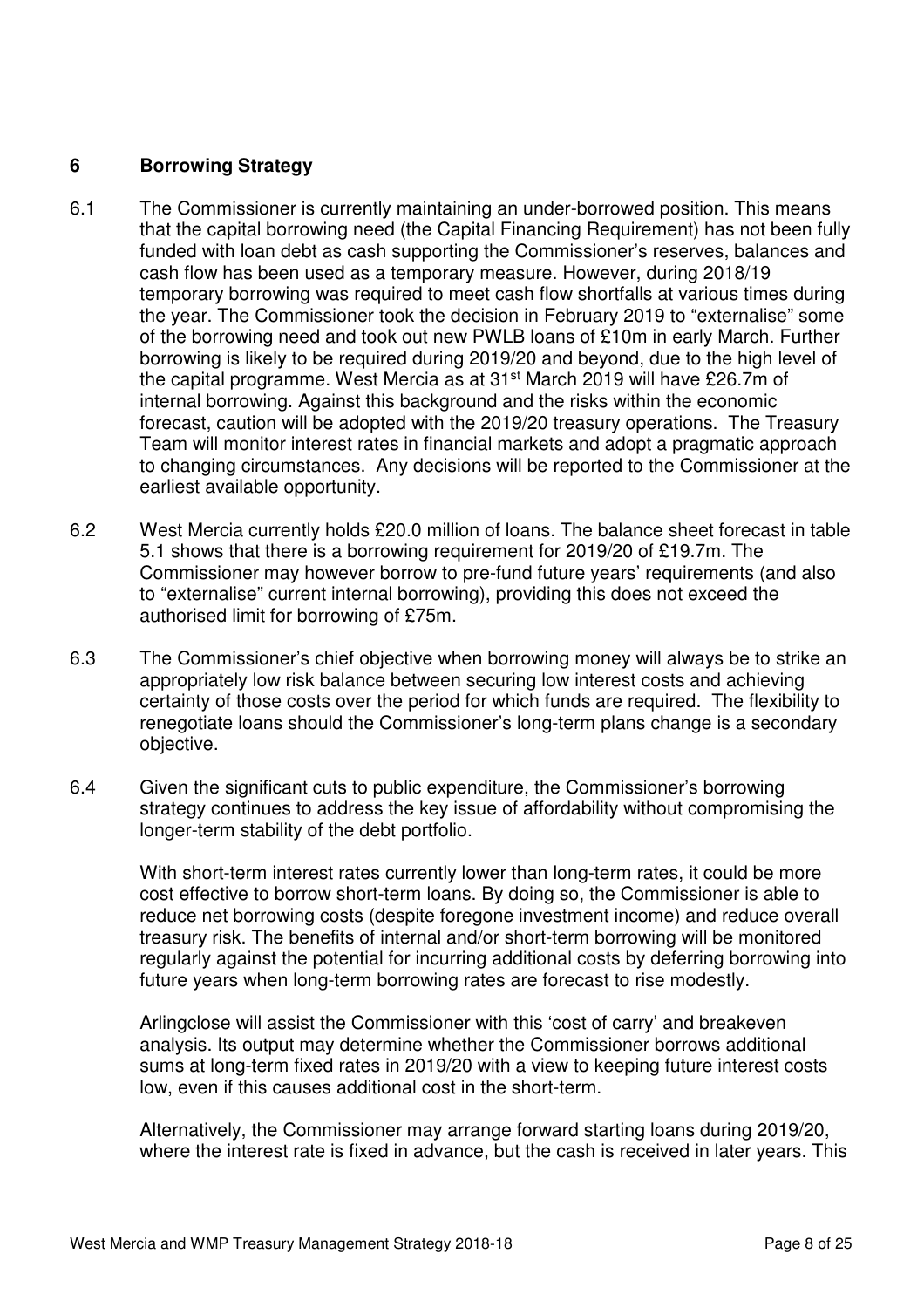would enable certainty of cost to be achieved without suffering a cost of carry in the intervening period.

 In addition, the Commissioner may borrow short-term loans to cover unplanned cash flow shortages.

### **Sources of borrowing:**

The approved sources of long-term and short-term borrowing are:

- Public Works Loan Board (PWLB) and any successor body
- any institution approved for investments
- any other bank or building society authorised to operate in the UK
- any other UK public sector body
- UK public and private sector pension funds (except Worcestershire County Council and Worcestershire County Council Pension Fund)

#### **Other sources of debt finance:**

In addition, capital finance may be raised by the following methods that are not borrowing, but may be classed as other debt liabilities:

Leasing Hire Purchase Sale and Leaseback

The Commissioner has previously raised all of his long-term borrowing from the PWLB but continues to investigate other sources of finance, such as local authority loans and bank loans that may be available at more favourable rates.

6.5 The Arlingclose forecasts for the PWLB new borrowing rates are as follows:

| <b>Date</b> | <b>PWLB Certainty Rate</b> |      |      |      |
|-------------|----------------------------|------|------|------|
|             | 5 yr                       | 10yr | 20yr | 50yr |
|             |                            |      |      |      |
| 01/03/2019  | 1.75                       | 2.10 | 2.50 | 2.45 |
| 01/06/2019  | 1.75                       | 2.15 | 2.55 | 2.50 |
| 01/09/2019  | 1.80                       | 2.20 | 2.60 | 2.55 |
| 01/12/2019  | 2.05                       | 2.45 | 2.80 | 2.75 |
| 01/03/2019  | 2.10                       | 2.55 | 2.85 | 2.80 |
| 01/06/2019  | 2.25                       | 2.70 | 3.00 | 2.95 |
| 01/09/2019  | 2.20                       | 2.65 | 3.00 | 2.95 |
| 01/12/2019  | 2.20                       | 2.65 | 3.00 | 2.95 |
| 01/03/2020  | 2.20                       | 2.65 | 3.00 | 2.95 |
| 01/06/2020  | 2.20                       | 2.65 | 3.00 | 2.95 |
| 01/09/2020  | 2.20                       | 2.65 | 3.00 | 2.95 |
| 01/12/2020  | 2.20                       | 2.65 | 3.00 | 2.95 |
| 01/03/2021  | 2.20                       | 2.65 | 3.00 | 2.95 |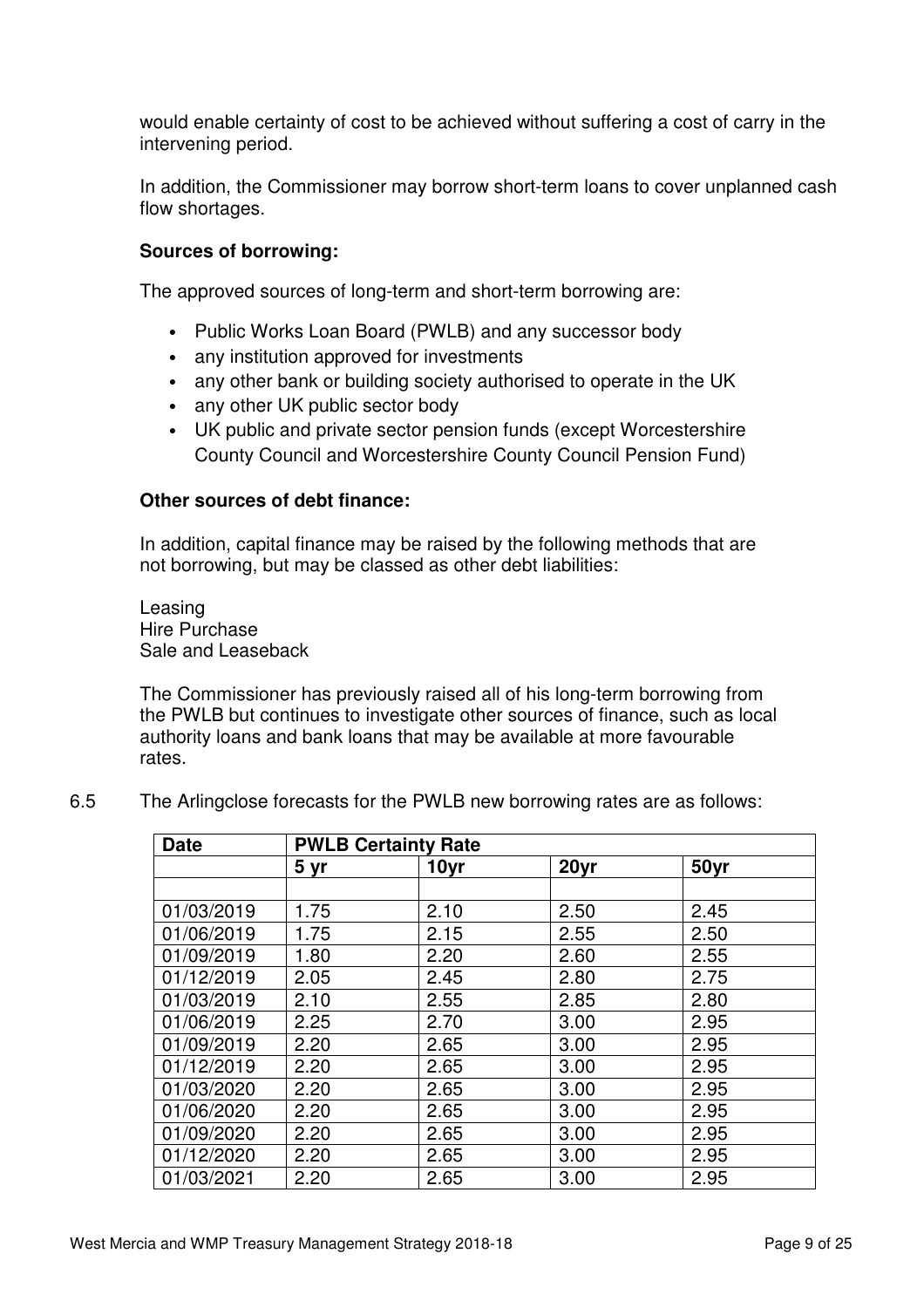- 6.6 In view of the above forecast, the Commissioner's borrowing strategy will be based upon the following:
	- The cheapest borrowing will be internal borrowing by running down cash balances, however this is unlikely to be an option for West Mercia during 2019/20 due to the low level of cash balances currently held and forecast for the forthcoming year.
	- Internal borrowing will be weighed against potential long-term costs that will be incurred if market loans at long-term rates are higher in future years.
	- Long-term fixed rate market loans at rates significantly below PWLB rates for the equivalent maturity period (where available) and to maintaining an appropriate balance between PWLB and market debt in the debt portfolio.
	- PWLB borrowing for periods under ten years where rates are expected to be significantly lower than rates for longer periods. This offers a range of options for new borrowing, which will spread debt maturities away from a current concentration in longer dated debt.

In addition, it is important to note that Commissioner will seek to minimise his future borrowings by using revenue budget under spends to defray borrowing where this is feasible and prudent.

- 6.7 In normal circumstances, the main sensitivities of the forecast are likely to be the two scenarios noted below. The Treasurer, in conjunction with the Chief Finance Officer and the treasury advisors, will continually monitor both the prevailing interest rates and the market forecasts, adopting the following responses to a change of sentiment:
	- If it were felt that there was a significant risk of a sharp fall in long and short term rates, e.g. due to a marked increase of risks around relapse into recession or the risks of deflation, then long term borrowings will be postponed, and potential rescheduling from fixed rate funding into short term borrowing will be considered.
	- If it were felt that there was a significant risk of a much sharper rise in long and short term rates than that currently forecast, perhaps arising from a greater than expected increase in world economic activity or a sudden increase in inflation risks, then the portfolio position will be reappraised with the likely action that fixed rate funding will be drawn whilst interest rates were still relatively cheap.

# **6.8 Policy on borrowing in advance of need**

 The Commissioner will not borrow more than or in advance of his needs purely in order to profit from the investment of the extra sums borrowed. Any decision to borrow in advance will be considered carefully to ensure value for money can be demonstrated and that the Commissioner can ensure the security of such funds.

 In determining whether borrowing will be undertaken in advance of need, the Commissioner will: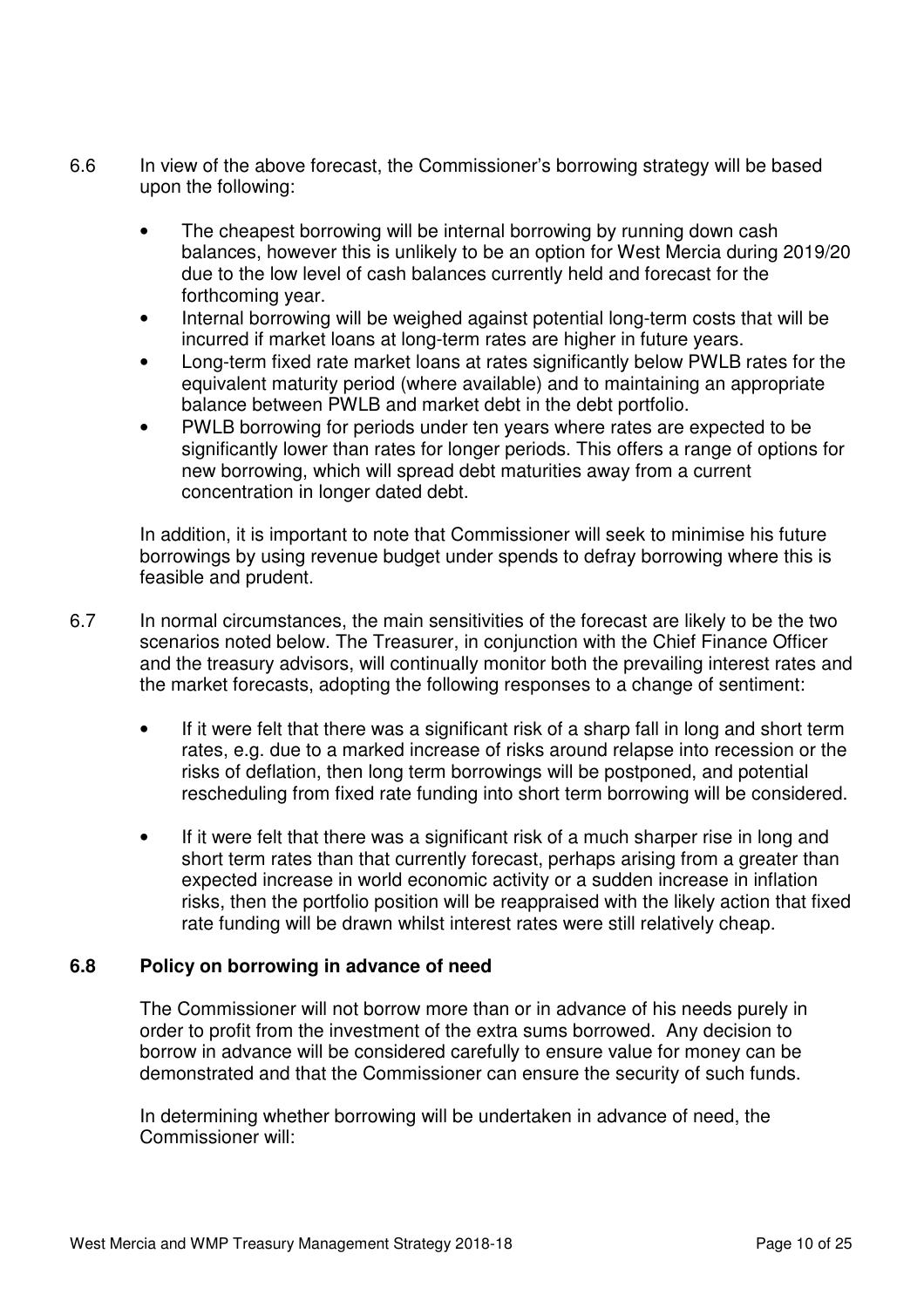- Ensure that there is a clear link between the capital programme and maturity profile of the existing debt portfolio which supports the need to take funding in advance of need;
- ensure the ongoing revenue liabilities created, and the implications for the future plans and budgets have been considered;
- evaluate the economic and market factors that might influence the manner and timing of any decision to borrow;
- consider the merits and demerits of alternative forms of funding;
- consider the alternative interest rate bases available, the most appropriate periods to fund and repayment profiles to use;
- consider the impact of borrowing in advance of temporarily (until required to finance capital expenditure) increasing investment cash balances and the consequent increase in exposure to counterparty risk, and other risks, and the level of such risks given the controls in place to minimise them.

## **7. Debt Rescheduling**

- 7.1 The PWLB allows authorities to repay loans before maturity and either pay a premium or receive a discount according to a set formula based on current interest rates. Other lenders may also be prepared to negotiate premature redemption terms. The Commissioner may take advantage of this and replace some loans with new loans, or repay loans without replacement, where this is expected to lead to an overall cost saving or a reduction in risk.
- 7.2 The reason for any rescheduling to take place will include:
	- the generation of cash savings and discounted cash flow savings;
	- helping to fulfil the strategy outlined in Section 5 above, and
	- enhancing the balance of the portfolio (amending the maturity profile and / or the balance of volatility)

### **8. Annual Investment Strategy**

### **Investment Policy**

8.1 The Commissioner will have regard to the DCLG's Guidance on Local Government Investments ("the Guidance") and the 2017 revised CIPFA Treasury Management in Public Services Code of Practice and Cross Sectoral Guidance Notes ("CIPFA TM Code").

 Both the CIPFA Code and the CLG Guidance requires the Commissioner to invest his funds prudently, and to have regard to the security and liquidity of their investments before seeking the highest rate of return, or yield. The Commissioner's objective when investing money is to strike an appropriate balance between risk and return, minimising the risk of incurring losses from defaults and the risk of receiving unsuitably low investment income. Where balances are expected to be invested for more than one year, the Commissioner will aim to achieve a total return that is equal or higher than the prevailing rate of inflation, in order to maintain the spending power of the sum invested.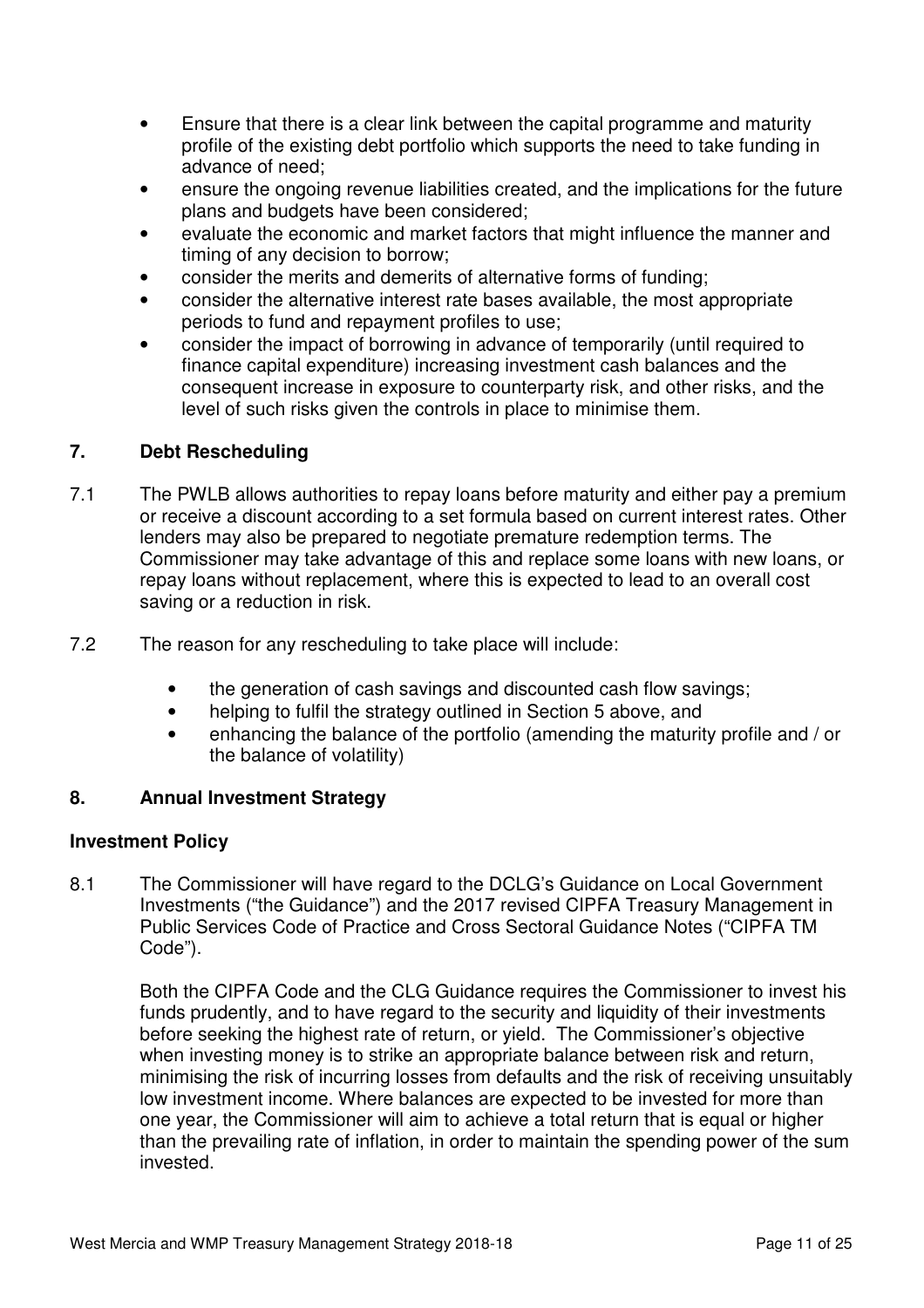- 8.2 The Commissioner's investment priorities are the security of capital and the liquidity of investments.
- 8.3 The Commissioner will also aim to achieve the optimum return on his investments, commensurate with proper levels of security and liquidity. The risk appetite of the Commissioner is extremely low in order to give overriding and absolute priority to the security of his investments.
- 8.4 In accordance with the above, and in order to minimise the risk to investments, the Commissioner has stipulated below the minimum acceptable credit quality of counterparties for inclusion on the lending list. The creditworthiness methodology used to create the counterparty list takes account of the ratings and watches published by all three ratings agencies, with a full understanding of what the ratings represent. Using information from Arlingclose, service banks' ratings are monitored on a real time basis with knowledge of any changes notified electronically as the agencies notify modifications.
- 8.5 Furthermore, the Commissioners' officers recognise that ratings should not be the sole determinant of the quality of an institution and that it is important to continually assess and monitor the financial sector on both a micro and macro basis and in relation to the economic and political environments in which the institutions operate. The assessment will also take account of information that reflects the opinion of the markets. To this end the Commissioners' officers will engage with the advisors, Arlingclose, to monitor market pricing and overlay that information on top of the credit ratings.
- 8.6 Other information sources used will include the financial press, share price and other such information pertaining to the banking sector in order to establish the most robust scrutiny process on the suitability of potential investment counterparties. The aim of the strategy is to generate a list of highly creditworthy counterparties which will also enable diversification and thus avoidance of concentration risk. The intention of the strategy is to provide security of investment and minimisation of risk.
- 8.7 Negative interest rates: If the UK enters into a recession in 2019/20, there is a small chance that the Bank of England could set its Bank Rate at or below zero, which is likely to feed through to negative interest rates on all low risk, short-term investment options. This situation already exists in many other European countries. In this event, security will be measured as receiving the contractually agreed amount at maturity, even though this may be less than the amount originally invested.
- 8.8 The Commissioner may invest its surplus funds with any of the counterparty types in Table 2 below, subject to the cash limits (per counterparty) and the time limits shown.

### **Table 8.8 Approved Investment Counterparts and Limits.**

### **Approved Counterparty Limits**

|                      |                |                      | <b>Registered</b>    |
|----------------------|----------------|----------------------|----------------------|
|                      | <b>Banks</b>   | Government           | <b>Providers</b>     |
|                      | Unsecured and  | (Incl. Local)        | (Housing             |
| <b>Credit Rating</b> | <b>Secured</b> | <b>Authorities</b> ) | <b>Associations)</b> |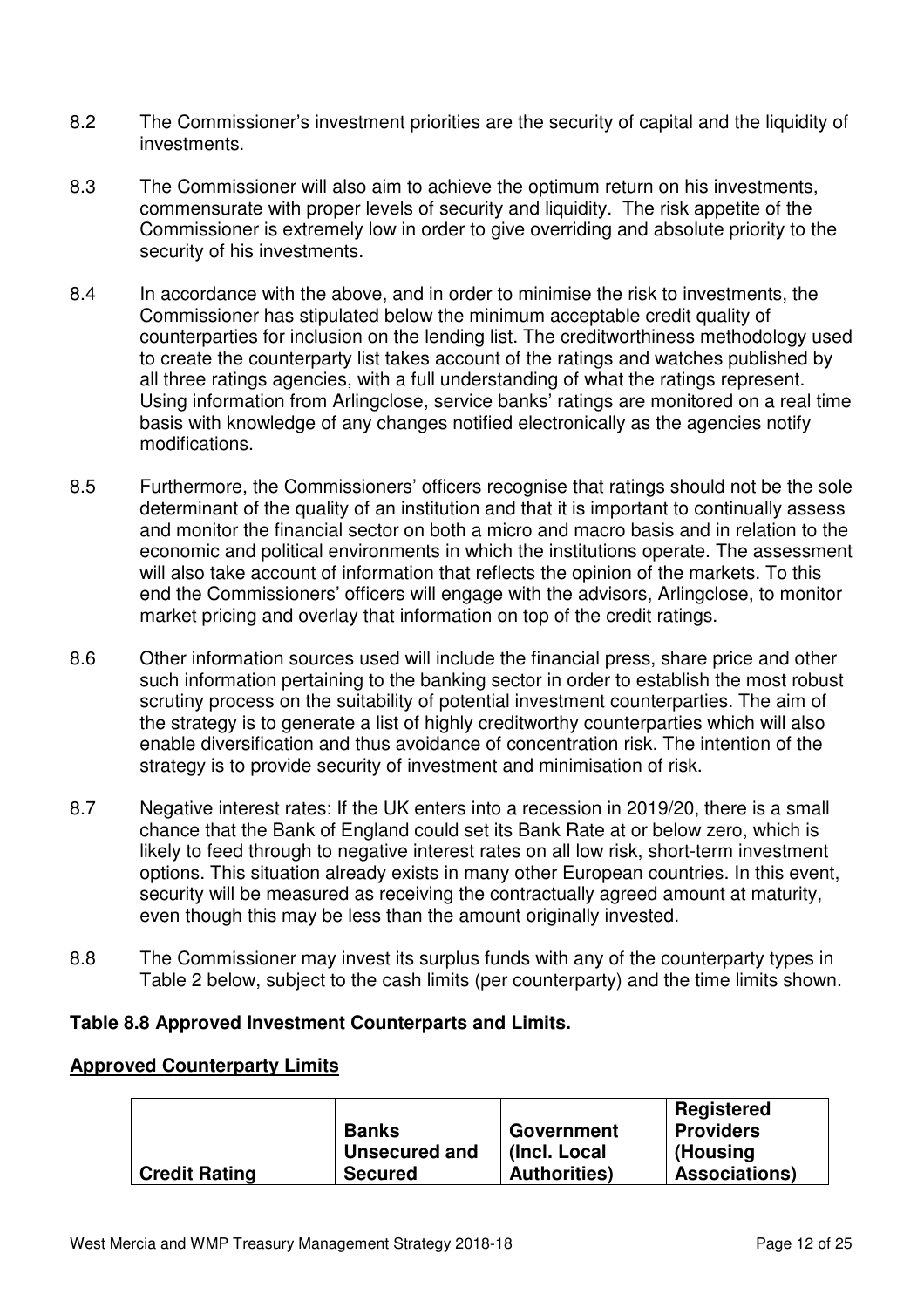| UK Govt.                     | N/A                 | £ Unlimited | N/A     |
|------------------------------|---------------------|-------------|---------|
|                              |                     | 50 years    |         |
| $AAA$ , $AA$ +,              | £2m                 | £3m         | £2m     |
| AA, AA-                      | 3 Years             | 3 Years     | 3 Years |
| $A+$                         | £2m                 | £2m         | £2m     |
|                              | 2 Years             | 2 Years     | 2 Years |
| A                            | £2m                 | £2m         | £2m     |
|                              | 13 Months           | 2 Years     | 2 Years |
| $A -$                        | £2m                 | £2m         | £2m     |
|                              | 6 Months            | 2 Years     | 2 Years |
|                              |                     |             |         |
| <b>UK Building Societies</b> | £1m                 | N/A         | N/A     |
| without Credit Ratings       | 6 Months            |             |         |
| <b>UK Local Authorities</b>  | N/A                 | £3m         | N/A     |
| (and PCCs) without           |                     | 3 Years     |         |
| credit ratings               |                     |             |         |
| <b>Money Market Funds</b>    | £2M Per Fund        |             |         |
| <b>Current Account Bank</b>  | £5m                 | N/A         | N/A     |
| (HSBC) if the credit         | 1 Year              |             |         |
| rating is A- or above        |                     |             |         |
| <b>Current Account Bank</b>  | £1m                 | N/A         | N/A     |
| (HSBC) if it fails to        | <b>Next Working</b> |             |         |
| meet the above               | Day                 |             |         |
| criteria                     |                     |             |         |

This table must be read in conjunction with the notes below.

a) Credit rating: Investment limits are set by reference to the lowest published long-term credit rating from a selection of external rating agencies. Where available, the credit rating relevant to the specific investment or class of investment is used, otherwise the counterparty credit rating is used. However, investment decisions are never made solely based on credit ratings, and all other relevant factors including external advice will be taken into account.

b) Banks unsecured: Accounts, deposits, certificates of deposit and senior unsecured bonds with banks and building societies, other than multilateral development banks. These investments are subject to the risk of credit loss via a bail-in should the regulator determine that the bank is failing or likely to fail. See below for arrangements relating to operational bank accounts.

c) Banks secured: Covered bonds, reverse repurchase agreements and other collateralised arrangements with banks and building societies. These investments are secured on the bank's assets, which limits the potential losses in the unlikely event of insolvency, and means that they are exempt from bail-in. Where there is no investment specific credit rating, but the collateral upon which the investment is secured has a credit rating, the higher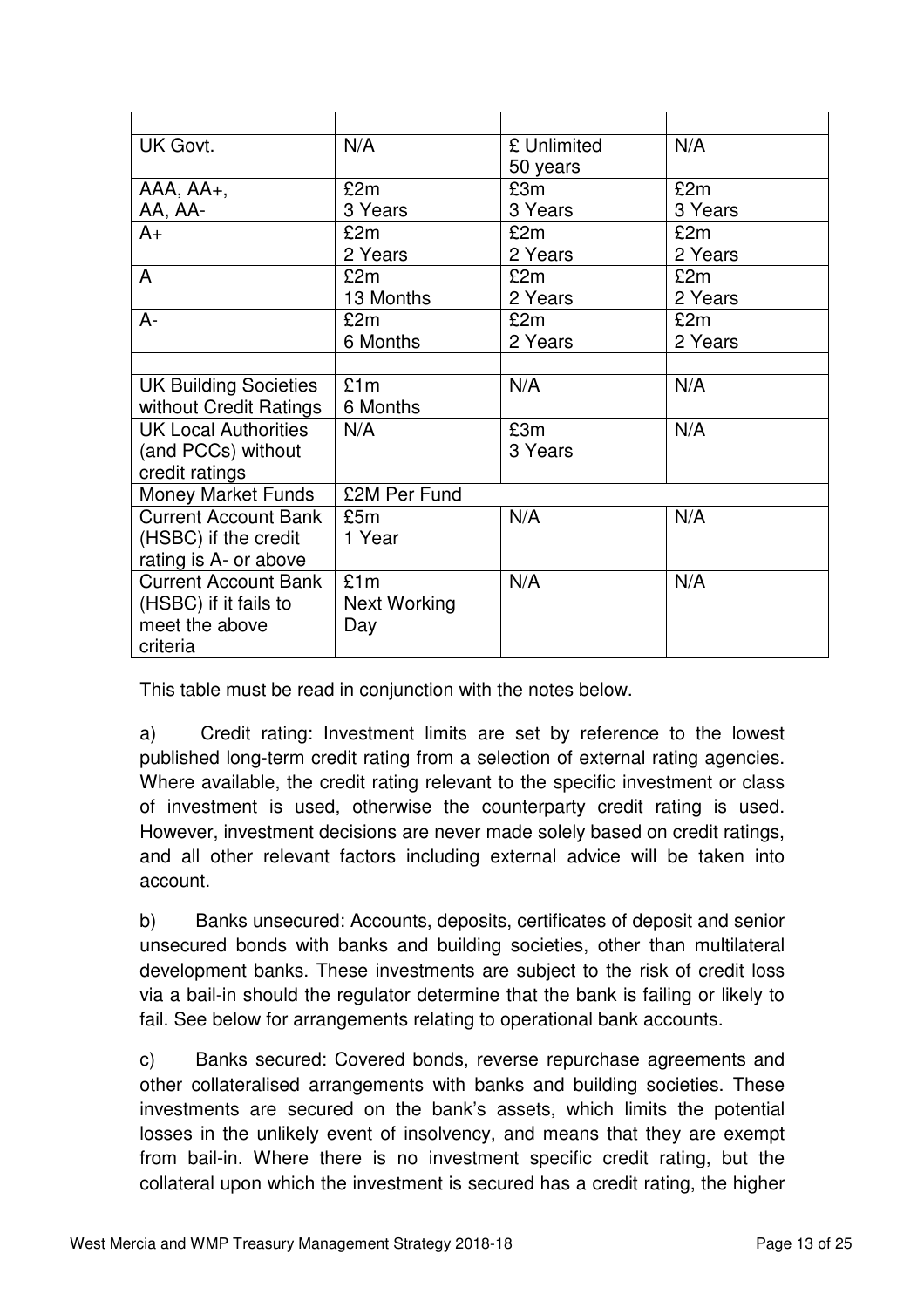of the collateral credit rating and the counterparty credit rating will be used to determine cash and time limits. The combined secured and unsecured investments in any one bank will not exceed the cash limit for secured investments.

d) Government: Loans, bonds and bills issued or guaranteed by national governments, regional and local authorities and multilateral development banks. These investments are not subject to bail-in, and there is generally a lower risk of insolvency, although they are not zero risk. Investments with the UK Central Government may be made in unlimited amounts for up to 50 years.

 f) Registered providers: Loans and bonds issued by, guaranteed by or secured on the assets of registered providers of social housing and registered social landlords, formerly known as housing associations. These bodies are tightly regulated by the Regulator of Social Housing (in England), the Scottish Housing Regulator, the Welsh Government and the Department for Communities (in Northern Ireland). As providers of public services, they retain the likelihood of receiving government support if needed.

g) Bond, equity and property funds offer enhanced returns over the longer term, but are more volatile in the short term. These allow the Commissioner's to diversify into asset classes other than cash without the need to own and manage the underlying investments. Because these funds have no defined maturity date, but are available for withdrawal after a notice period, their performance and continued suitability in meeting the Commissioners investment objectives will be reviewed regularly.

h) Operational bank accounts: The Commissioner may incur operational exposures, for example though current accounts, collection accounts and merchant acquiring services, to any UK bank with credit ratings no lower than BBB- and with assets greater than £25 billion. These are not classed as investments, but are still subject to the risk of a bank bail-in, and balances will therefore be kept below £5m per bank. The Bank of England has stated that in the event of failure, banks with assets greater than £25 billion are more likely to be bailed-in than made insolvent, increasing the chance of the Authority maintaining operational continuity.

8.9 West Mercia is expected to have £151k invested funds as at 31 March 2019, representing income received in advance of expenditure plus balances and reserves held. In the past 12 months, West Mercia's investment balance ranged between zero and £42.0 million; it is likely that the maximum cash available to invest in 2019/20 will be £20m in July when the Pensions Grant is received. Cash balances will be relatively low throughout the 2019/20 year and temporary borrowing will be required at certain times of the year to address cash flow deficits.

# 8.10 **Risk Assessment and Credit Ratings:**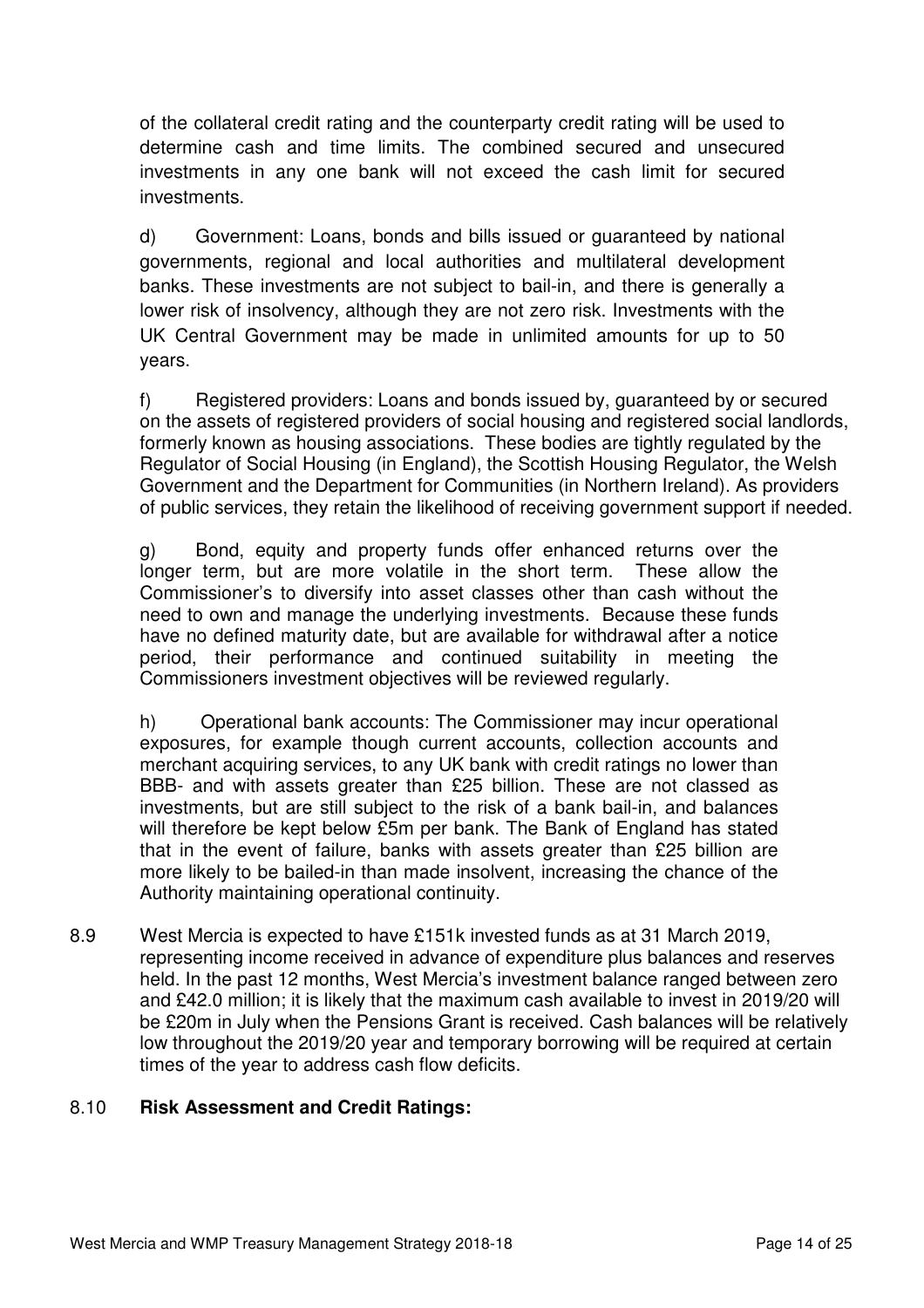Credit ratings are obtained and monitored by the Commissioners treasury advisers, who will notify changes in ratings as they occur. Where an entity has its credit rating downgraded so that it fails to meet the approved investment criteria then:

- no new investments will be made,
- any existing investments that can be recalled or sold at no cost will be, and
- full consideration will be given to the recall or sale of all other existing investments with the affected counterparty.

Where a credit rating agency announces that a credit rating is on review for possible downgrade (also known as "rating watch negative" or "credit watch negative") so that it may fall below the approved rating criteria, then only investments that can be withdrawn on the next working day will be made with that organisation until the outcome of the review is announced. This policy will not apply to negative outlooks, which indicate a long-term direction of travel rather than an imminent change of rating.

Other information on the security of investments: The Commissioner understands that credit ratings are good, but not perfect, predictors of investment default. Full regard will therefore be given to other available information on the credit quality of the organisations in which it invests, including credit default swap prices, financial statements, information on potential government support, reports in the quality financial press and analysis and advice from the Commissioner's treasury management adviser. No investments will be made with an organisation if there are substantive doubts about its credit quality, even though it may otherwise meet the above criteria.

When deteriorating financial market conditions affect the creditworthiness of all organisations, as happened in 2008 and 2011, this is not generally reflected in credit ratings, but can be seen in other market measures. In these circumstances, the Commissioner will restrict its investments to those organisations of higher credit quality and reduce the maximum duration of its investments to maintain the required level of security. The extent of these restrictions will be in line with prevailing financial market conditions. If these restrictions mean that insufficient commercial organisations of high credit quality are available to invest the Commissioners cash balances, then the surplus will be deposited with the UK Government via the Debt Management Office or invested in government treasury bills for example, or with other local authorities. This will cause a reduction in the level of investment income earned, but will protect the principal sum invested.

### **9. Investment Limits**

9.1 The Commissioner for West Mercia's revenue reserves available to cover investment losses are £33m on 31st March 2019. In order that no more than 10% of available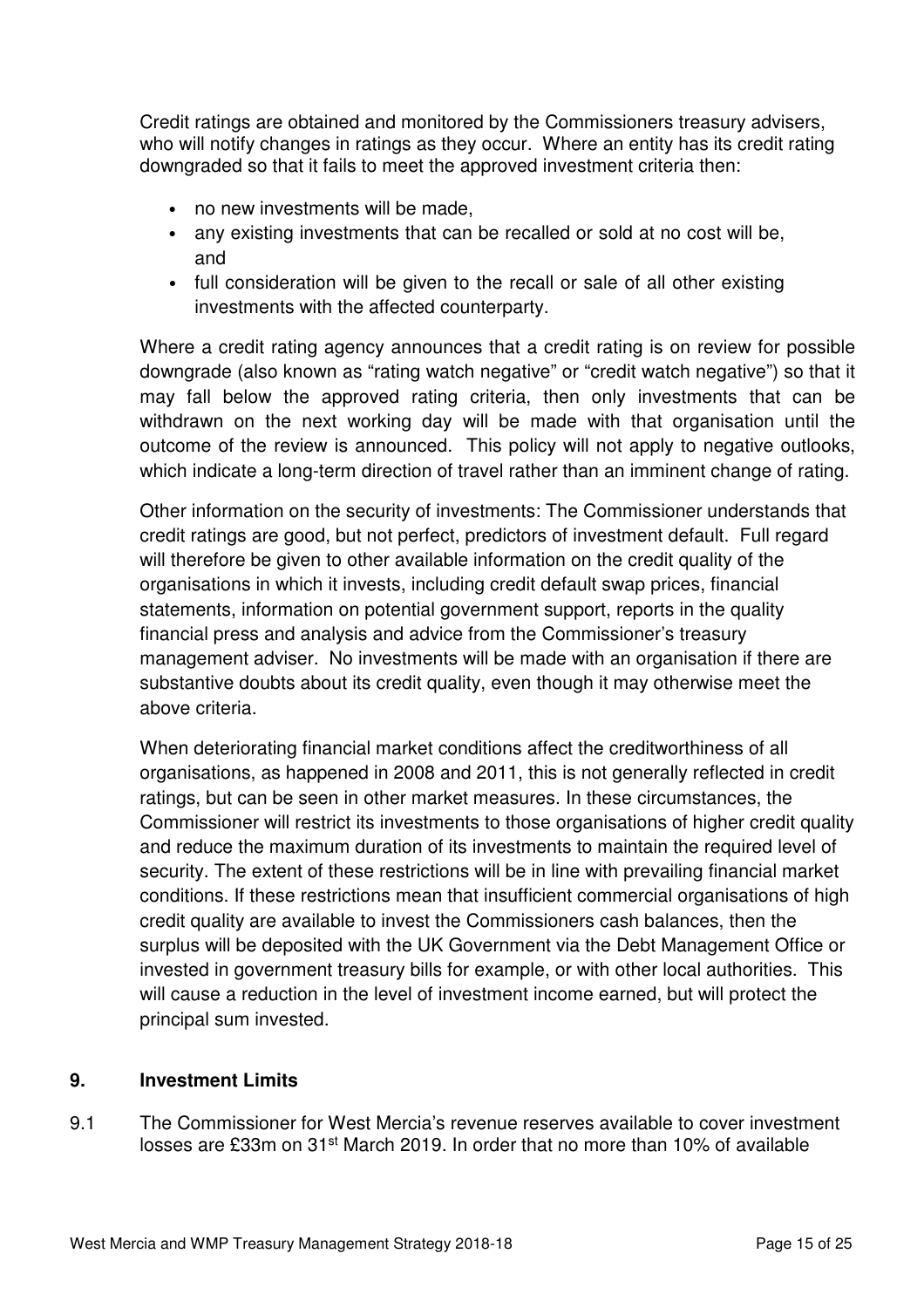reserves will be put at risk in the case of a single default the maximum that will be lent to any one organisation other than the UK government will be £3m.

- 9.2 A group of banks under the same ownership will be treated as a single organisation for limit purposes.
- 9.3 Limits will also be placed on fund managers and investments in industry sectors as below:

|                                                    | <b>Cash Limit</b> |
|----------------------------------------------------|-------------------|
|                                                    |                   |
| Any single organisation, except the UK Central     | £3m               |
| Government                                         |                   |
| <b>UK Central Government</b>                       | Unlimited         |
| Any group of organisations under the same          | £3m per group     |
| ownership                                          |                   |
| <b>Registered Providers (Housing Associations)</b> | £6m               |
| Unsecured Investments with Building Societies      | £6m               |
| <b>Money Market Funds</b>                          | £6m               |
| <b>Foreign Countries</b>                           | £3m               |

#### **9.4 Liquidity Management**

 The Commissioner's cash flow forecasts are updated regularly throughout the year to determine the maximum period for with funds may prudently be committed. Current forecasts are compiled on a prudent basis to minimise the risk of the Commissioner being force to borrow on unfavourable terms to meet their financial commitments. Limits on long-term investments are set by reference to the Commissioner's medium term financial plan and cash flow forecast.

### **10 Treasury Management Indicators**

 The Commissioner measures and manages his exposure to treasury management risks using Treasury Management indicators governing upper limits for fixed and variable rate exposure.

#### **Security**

 The Commissioner will pilot a voluntary measure of his exposure to credit risk by monitoring the value weighted average credit rating / credit score of their investment portfolios.

|                                                 | Target |
|-------------------------------------------------|--------|
|                                                 |        |
| Portfolio average credit rating for West Mercia |        |

### **Liquidity**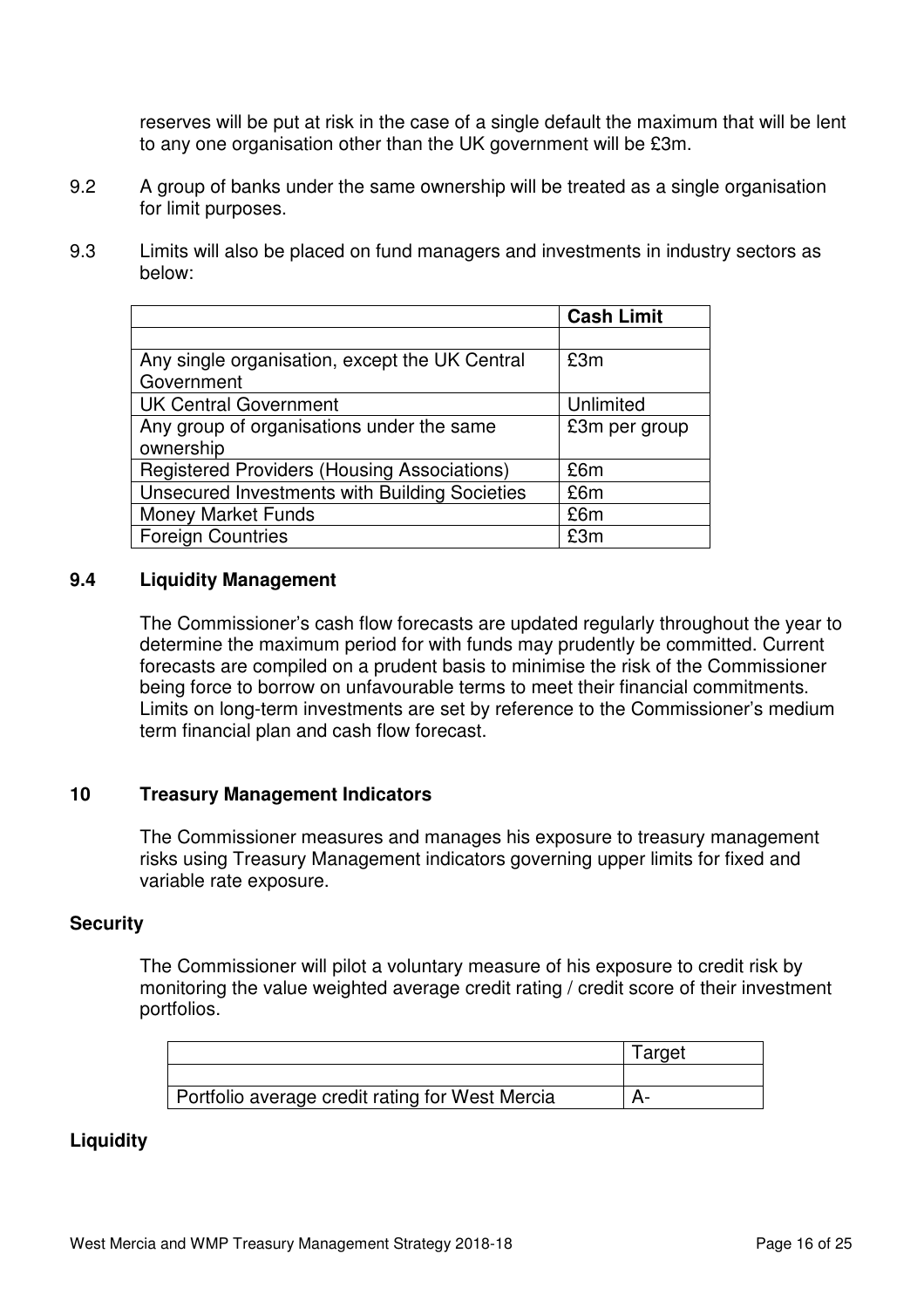The Commissioner will continue to adopt a voluntary measure of his exposure to liquidity risk by monitoring the amount of cash available to meet unexpected payments within a rolling one month period without additional borrowing.

|                                                    | Target |
|----------------------------------------------------|--------|
|                                                    |        |
| Total Cash Available for one month for West Mercia | £26.3m |

### **Interest Rate Exposures**

 This indicator is set to control the Commissioner's exposure to interest rate risk. The upper limits on fixed and variable rate interest rate exposures, expressed as the amount / the proportion of net principal borrowed / interest payable will be:

|                                                 | 2019/20 | 2020/21 | 2021/22 |
|-------------------------------------------------|---------|---------|---------|
|                                                 |         |         |         |
| Upper limit on fixed interest rate<br>exposure* | £23.7m  | £27.3m  | £30.0m  |
| Upper limit on variable interest rate           | £0      | £0      | £0      |
| exposure                                        |         |         |         |

\* this is the CFR figure.

### **Maturity Structure of Borrowing**

 This indicator is set to control the Commissioner's exposure to refinancing risk. The upper and lower limits on the maturity of fixed rate borrowing will be:

|                                                | Upper | Lower |
|------------------------------------------------|-------|-------|
|                                                |       |       |
| Under 12 Months                                | 50%   | 50%   |
| 12 Months and within 24 Months                 | 100%  | 100%  |
| 24 Months and within 5 Years                   | 100%  | 100%  |
| 5 Years and within 10 Years                    | 100%  | 100%  |
| 10 Years and above                             | 100%  | 100%  |
| Use additional periods above 10 years if there |       |       |
| is a large amount of debt in this period       |       |       |

 Time periods start on the first day or each financial year. The maturity date of borrowing is the earliest date on which the lender can demand repayment.

### **Principal Sums Invested for Periods Longer than 364 days**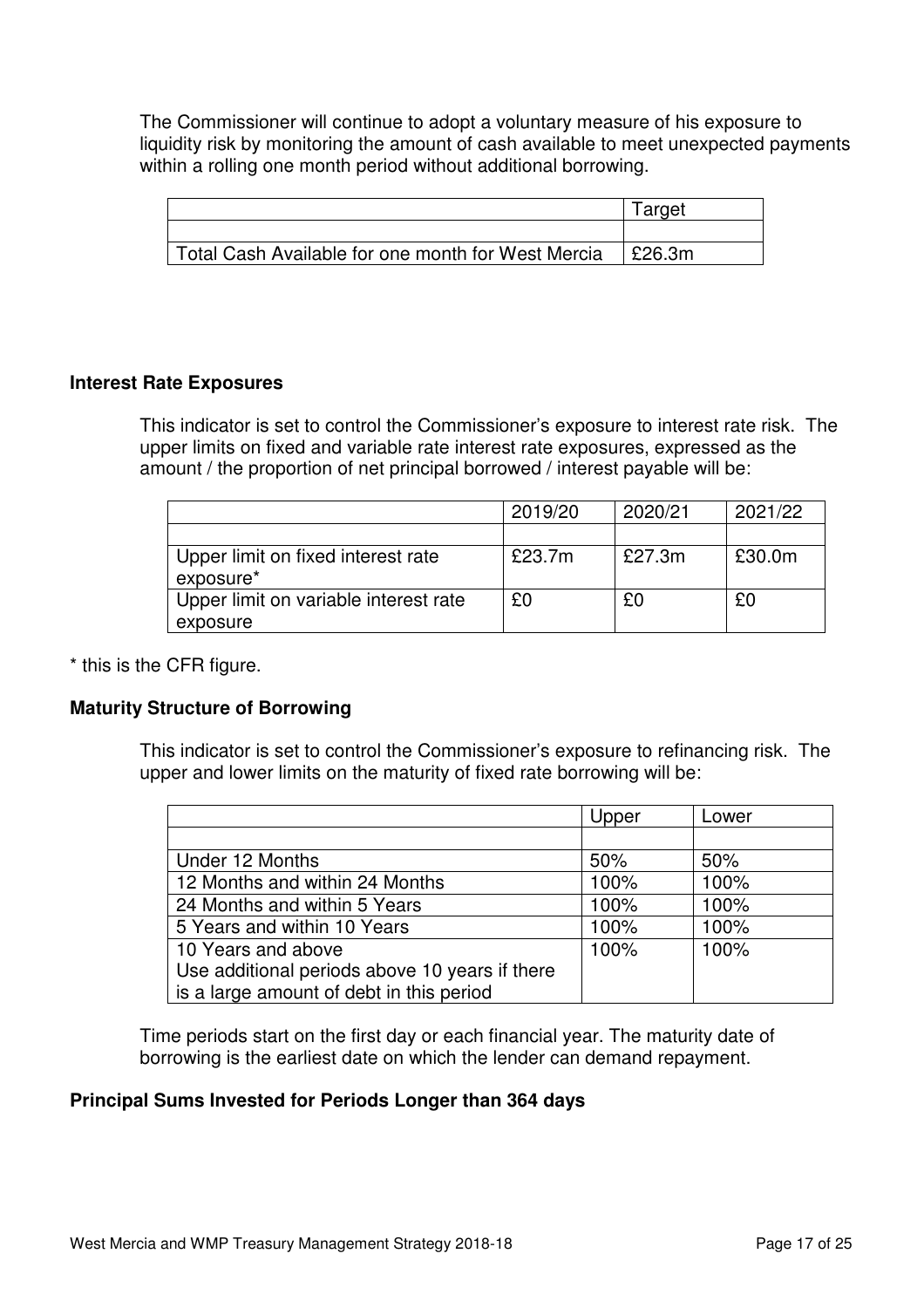The purpose of this indicator is to control the Commissioner's exposure to the risk of incurring losses by seeking early repayment of its investments. The limits on the longterm principal sum invested to final maturities beyond the period end will be:

| <b>West Mercia</b>                             | 2019/20 | 2020/21 | 2021/22 |
|------------------------------------------------|---------|---------|---------|
|                                                |         |         |         |
| Limit on principal invested beyond year<br>end | £4m     | £4m     | £4m     |

### **11 Other Items**

The CIPFA Code requires the Authority to include the following in its treasury management strategy:

## **11.1 Policy on Use of Financial Derivatives:**

 In the absence of any explicit legal power to do so, the Commissioner will not use standalone financial derivatives (such as swaps, forwards, futures and options). Derivates embedded into loans and investments, including pooled funds and forward starting transactions, may be used, and the risks that they present will be managed in live with the overall treasury risk management strategy.

 The Commissioner can make use of financial derivatives embedded into loans and investments both to reduce interest rate risk (e.g. interest rate collars and forward deals) and to reduce costs or increase income at the expense of greater risk (e.g. LOBO loans and callable deposits). The general power of competence in Section 1 of the Localism Act 2011 removes much of the uncertainty over local authorities' use of standalone financial derivatives (i.e. those that are not embedded into a loan or investment).

# **11.2 Investment Training**

 The needs of the Commissioner's treasury management staff for training in investment management are assessed annually as part of the staff appraisal process, and additionally when the responsibilities of individual members of staff change. Staff regularly attend training courses, seminars and conferences provided by Arlingclose and CIPFA. Relevant staff are also encouraged to study professional qualifications from CIPFA, the Association of Corporate Treasurers and other appropriate organisations.

 Investment Advisers: The Commissioner has appointed Arlingclose Limited as treasury management advisers and receives specific advice on investment, debt and capital finance issues.

### **11.3 Investment of Money Borrowed in Advance of Need**

 The Commissioner may, from time to time, borrow in advance of need, where this is expected to provide the best long term value for money. Since amounts borrowed will be invested until spent, the Commissioner is aware that it will be exposed to the risk of loss of the borrowed sums, and the risk that investment and borrowing interest rates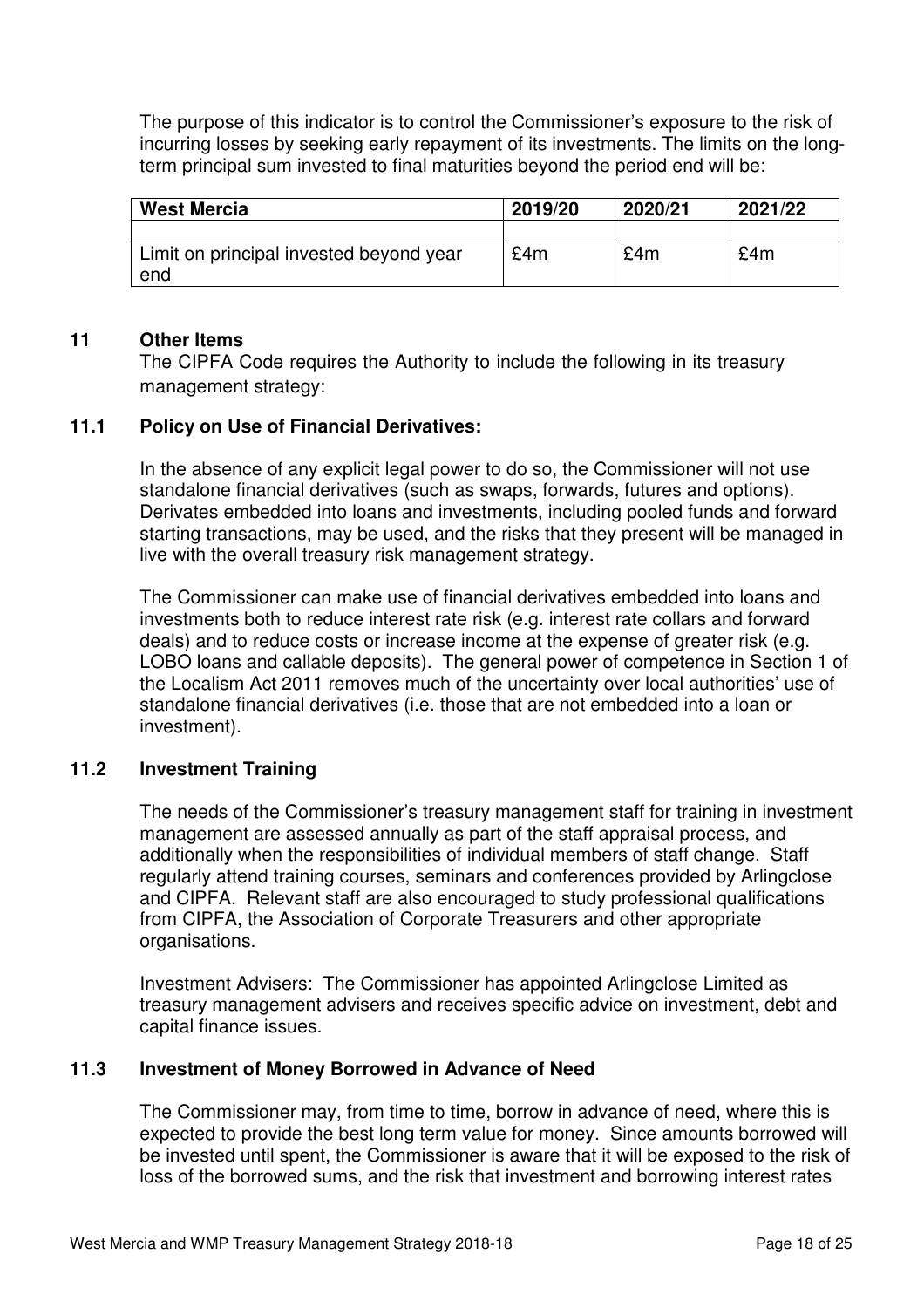may change in the intervening period. These risks will be managed as part of the Commissioner's overall management of its treasury risks.

 The total amount borrowed will not exceed the authorised borrowing limit of £75m. The maximum period between borrowing and expenditure is expected to be two years, although the Commissioner is not required to link particular loans with particular items of expenditure.

## **12 Financial Implications**

12.1 The budget for investment income in 2019/20 is £50k, based on an average investment portfolio of £20 million at an interest rate of 0.5%. The budget for debt interest paid in 2019/20 is £0.954m, based on an average debt portfolio of £34m at an average interest rate of 3.2%. If actual levels of investments and borrowing, and actual interest rates differ from those forecast, performance against budget will be correspondingly different.

## **13 Other Options Considered**

.

 The CIPFA Code does not prescribe any particular treasury management strategy for local authorities to adopt. The Treasurer having consulted the Audit Committee believes that the above strategy represents an appropriate balance between risk management and cost effectiveness. Some alternative strategies, with their financial and risk management implications, are listed below.

| Alternative                                                                    | Impact on Income<br>and Expenditure                                                                | Impact on Risk<br>Management                                                                                                                         |
|--------------------------------------------------------------------------------|----------------------------------------------------------------------------------------------------|------------------------------------------------------------------------------------------------------------------------------------------------------|
|                                                                                |                                                                                                    |                                                                                                                                                      |
| Invest in a narrower range<br>of counterparties and / or<br>for shorter times. | Interest income will be<br>lower.                                                                  | Lower chance of losses<br>from credit related<br>defaults, but any such<br>losses may be greater.                                                    |
| Invest in a wider range of<br>counterparties and / or for<br>longer times.     | Interest income will be<br>higher.                                                                 | Increased risk of losses<br>from credit related<br>defaults, but any such<br>losses may be smaller.                                                  |
|                                                                                |                                                                                                    |                                                                                                                                                      |
| Borrow additional sums at<br>long-term fixed interest<br>rates.                | Debt interest costs will rise;<br>this is unlikely to be offset<br>by higher investment<br>income. | Higher investment<br>balance leading to a<br>higher impact in the event<br>of a default, however<br>long-term interest costs<br>may be more certain. |
|                                                                                |                                                                                                    |                                                                                                                                                      |
| Borrow short-term or<br>variable loans instead of<br>long-term fixed rates.    | Debt interest costs will<br>initially be lower.                                                    | Increases in debt interest<br>costs will be broadly offset<br>by rising investment<br>income in the medium                                           |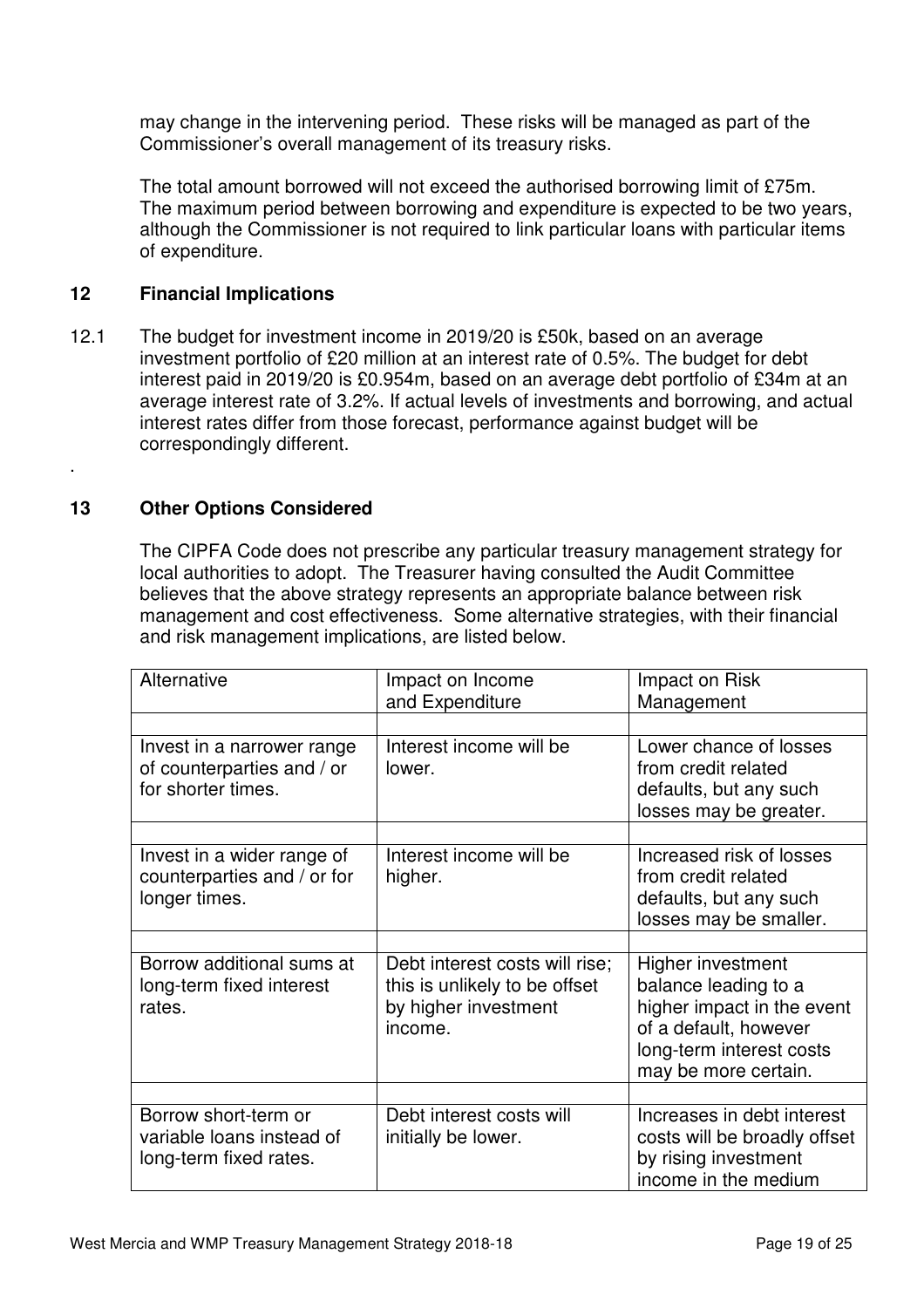|                           |                                                                           | term, but long term costs<br>may be less certain.                                                                                                     |
|---------------------------|---------------------------------------------------------------------------|-------------------------------------------------------------------------------------------------------------------------------------------------------|
|                           |                                                                           |                                                                                                                                                       |
| Reduce level of borrowing | Saving on debt interest is<br>likely to exceed lost<br>investment income. | Reduced investment<br>balance leading to a lower<br>impact in the event of a<br>default; however long-<br>term interest costs may be<br>less certain. |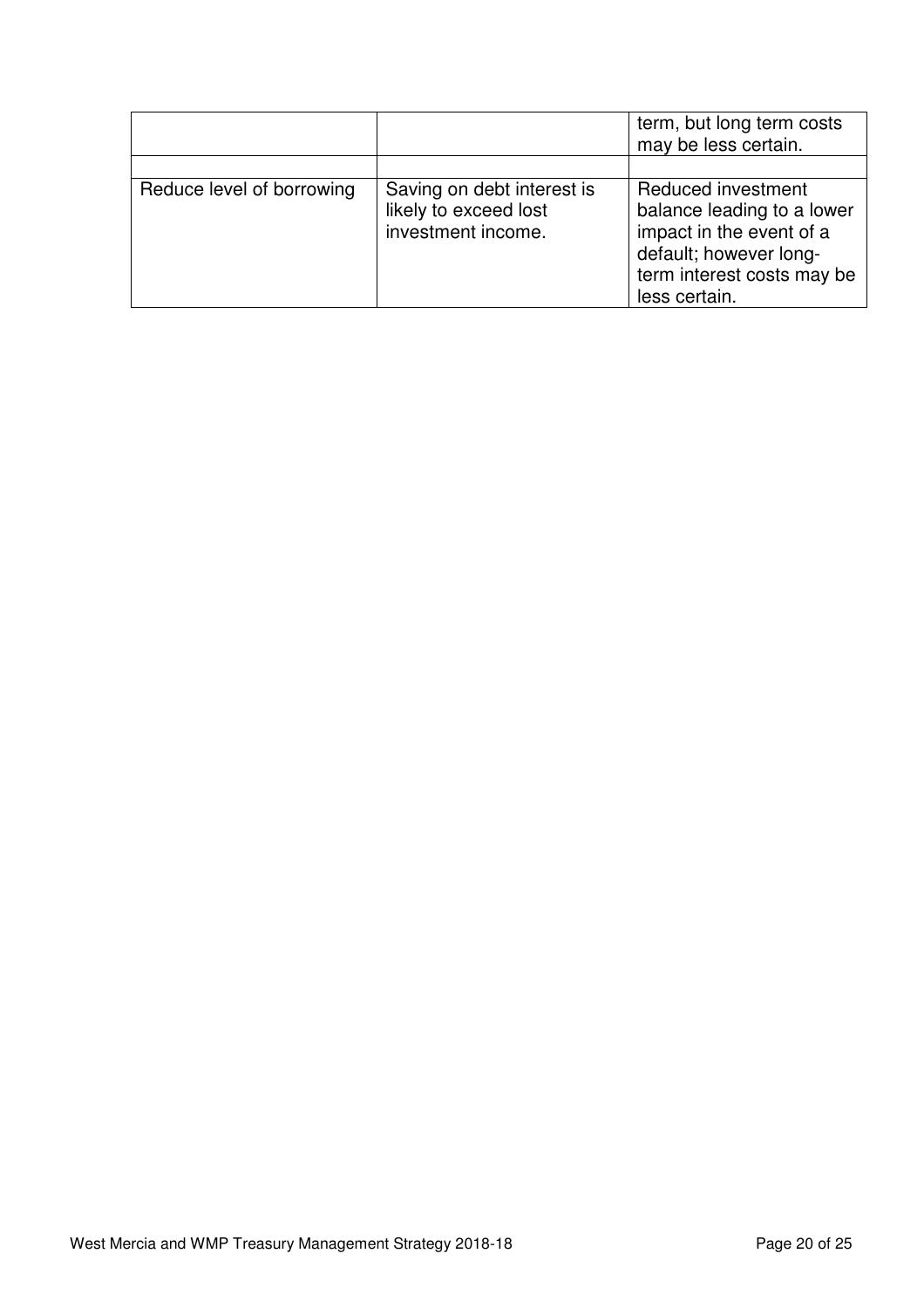## **APPENDIX A**

# **POLICE AND CRIME COMMISSIONER FOR WEST MERCIA**

### **Prudential Indicators and MRP Statement 2019/20**

#### **Prudential Indicators 2019/20**

The Local Government Act 2003 requires the Authority to have regard to the Chartered Institute of Public Finance and Accountancy's Prudential Code for Capital Finance in Local Authorities (the Prudential Code) when determining how much money it can afford to borrow. The objectives of the Prudential Code are to ensure, within a clear framework, that the capital investment plans of Police and Crime Commissioners (PCCs) are affordable, prudent and sustainable, and that treasury management decisions are taken in accordance with good professional practice. To demonstrate that the PCC has fulfilled these objectives, the Prudential Code sets out the following indicators that must be set and monitored each year.

**Estimates of Capital Expenditure:** The PCC's planned capital expenditure and financing may be summarised as follows:

| <b>Capital Expenditure</b><br>and Financing | 2018/18<br>Latest<br><b>Forecast</b><br>£m | 2019/20<br><b>Estimate</b><br>£m | 2020/21<br><b>Estimate</b><br>£m | 2021/22<br><b>Estimate</b><br>£m |
|---------------------------------------------|--------------------------------------------|----------------------------------|----------------------------------|----------------------------------|
| <b>Total Expenditure</b>                    | 12.314                                     | 23.582                           | 26.321                           | 22.940                           |
| <b>Capital Receipts</b>                     | 0.393                                      | 1.160                            | 1.560                            | 1.060                            |
| Government & Specific<br>Grants             | 2.338                                      | 0.730                            | 0.730                            | 0.730                            |
| <b>Reserves</b>                             | 0.000                                      | 2.000                            | 2.000                            | 2.000                            |
| Revenue                                     | 0.274                                      | 0.000                            | 0.000                            | 0.000                            |
| <b>Borrowing</b>                            | 9.309                                      | 19.692                           | 22.031                           | 19.150                           |
| <b>Total Financing</b>                      | 12.314                                     | 23.582                           | 26.321                           | 22.940                           |

**Estimates of Capital Financing Requirement:** The Capital Financing Requirement (CFR) measures the Commissioners underlying need to borrow for a capital purpose.

| <b>Capital Financing</b><br>Requirement | 31.03.19<br><b>Revised</b><br>£m | 31.03.20<br><b>Estimate</b><br>£m | 31.03.21<br><b>Estimate</b><br>£m | 31.03.22<br><b>Estimate</b><br>£m |
|-----------------------------------------|----------------------------------|-----------------------------------|-----------------------------------|-----------------------------------|
| <b>Total CFR</b>                        | 46.652                           | 64.583                            | 84.888                            | 99.561                            |

The CFR is forecast to rise by nearly £53m over the next three years as capital expenditure financed by debt outweighs resources put aside for debt repayment.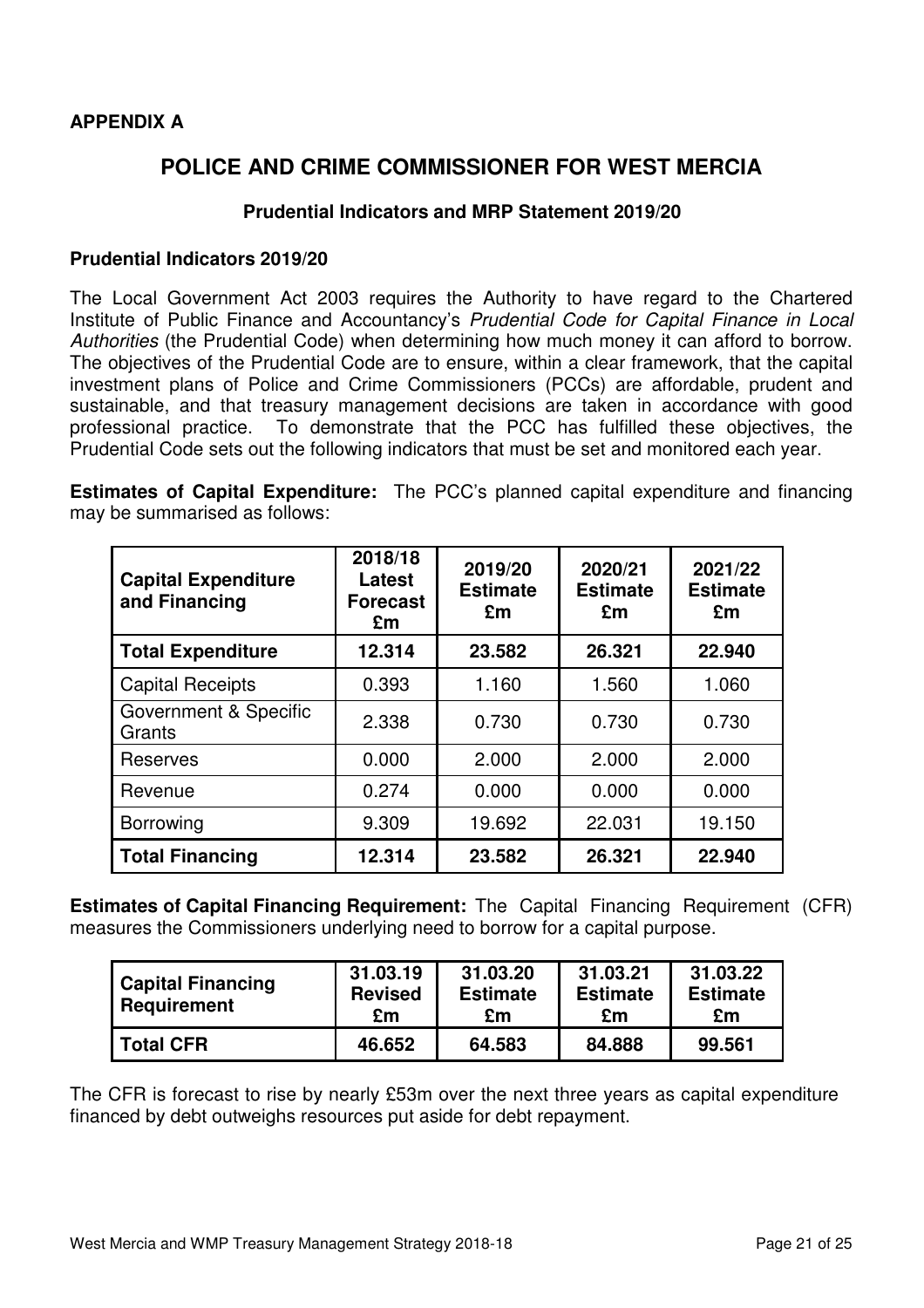**Gross Debt and the CFR:** In order to ensure that over the medium term debt will only be for a capital purpose, the PCC should ensure that debt does not, except in the short term, exceed the total of CFR in the preceding year plus the estimates of any additional CFR for the current and next two financial years. This is a key indicator of prudence.

| <b>Debt</b>            | 31.03.19       | 31.03.20        | 31.03.21        | 31.03.22        |
|------------------------|----------------|-----------------|-----------------|-----------------|
|                        | <b>Revised</b> | <b>Estimate</b> | <b>Estimate</b> | <b>Estimate</b> |
|                        | £m             | £m              | £m              | £m              |
| <b>Total Borrowing</b> | 20.000         | 39,600          | 61.600          | 80,800          |

Total debt is expected to remain below the CFR during the forecast period.

**Operational Boundary for External Debt:** The operational boundary is based on the PCC's estimate of most likely (i.e. prudent but not worst case) scenario for external debt. It links directly to the PCC's estimates of capital expenditure, the CFR and cash flow requirements, and is a key management tool for in-year monitoring.

| <b>Operational Boundary</b> | 2018/19        | 2019/20         | 2020/21         | 2021/22         |
|-----------------------------|----------------|-----------------|-----------------|-----------------|
|                             | <b>Revised</b> | <b>Estimate</b> | <b>Estimate</b> | <b>Estimate</b> |
|                             | £m             | £m              | £m              | £m              |
| <b>Total Debt</b>           | 50,000         | 65,000          | 85,000          | 100,000         |

**Authorised Limit for External Debt:** The authorised limit is the affordable borrowing limit determined in compliance with the Local Government Act 2003. It is the maximum amount of debt that the Commissioners can legally owe. The authorised limit provides headroom over and above the operational boundary for unusual cash movements.

| <b>Authorised Limit</b> | 2018/19        | 2019/20         | 2020/21         | 2021/22         |
|-------------------------|----------------|-----------------|-----------------|-----------------|
|                         | <b>Revised</b> | <b>Estimate</b> | <b>Estimate</b> | <b>Estimate</b> |
|                         | £m             | £m              | £m              | £m              |
| <b>Total Debt</b>       | 60,000         | 75,000          | 95,000          | 110,000         |

**Ratio of Financing Costs to Net Revenue Stream:** This is an indicator of affordability and highlights the revenue implications of existing and proposed capital expenditure by identifying the proportion of the revenue budget required to meet financing costs, net of investment income.

| <b>Ratio of Financing</b> | 2018/19        | 2019/20         | 2020/21         | 2021/22         |
|---------------------------|----------------|-----------------|-----------------|-----------------|
| Costs to Net Revenue      | <b>Revised</b> | <b>Estimate</b> | <b>Estimate</b> | <b>Estimate</b> |
| Stream                    | %              | %               | %               | %               |
| General Fund              | 1.03           | 1.32            | 1.88            | 2.61            |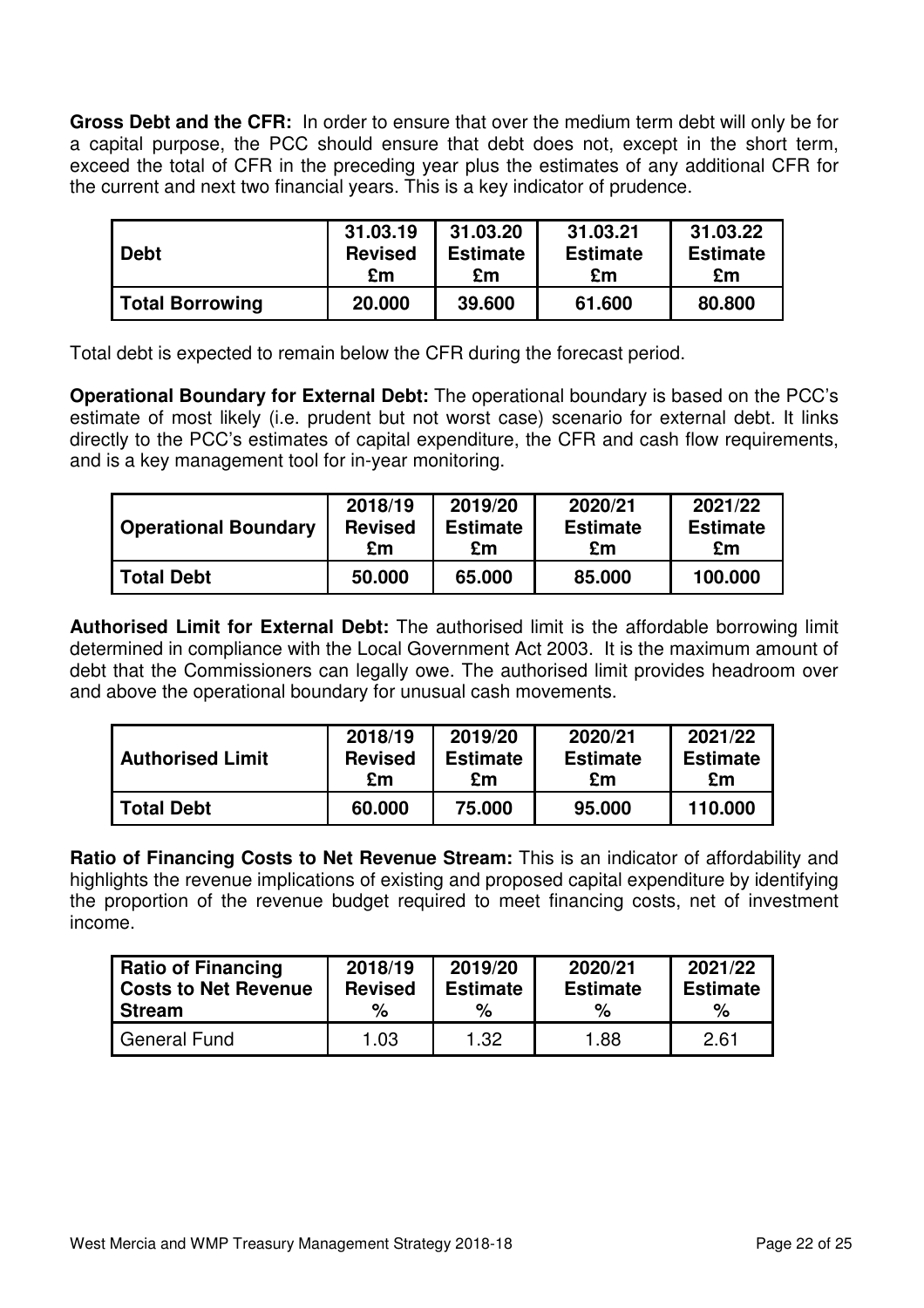**Incremental Impact of Capital Investment Decisions:** This is an indicator of affordability that shows the impact of capital investment decisions on Council Tax levels. The incremental impact is the difference between the total revenue budget requirement of the current approved capital programme and the revenue budget requirement arising from the capital programme proposed.

| <b>Incremental Impact of Capital</b>                    | 2019/20         | 2020/21         | 2021/22         |
|---------------------------------------------------------|-----------------|-----------------|-----------------|
| <b>Investment Decisions</b>                             | <b>Estimate</b> | <b>Estimate</b> | <b>Estimate</b> |
| General Fund - increase in annual<br>band D Council Tax | 0.73            | 1.32            | 1.80            |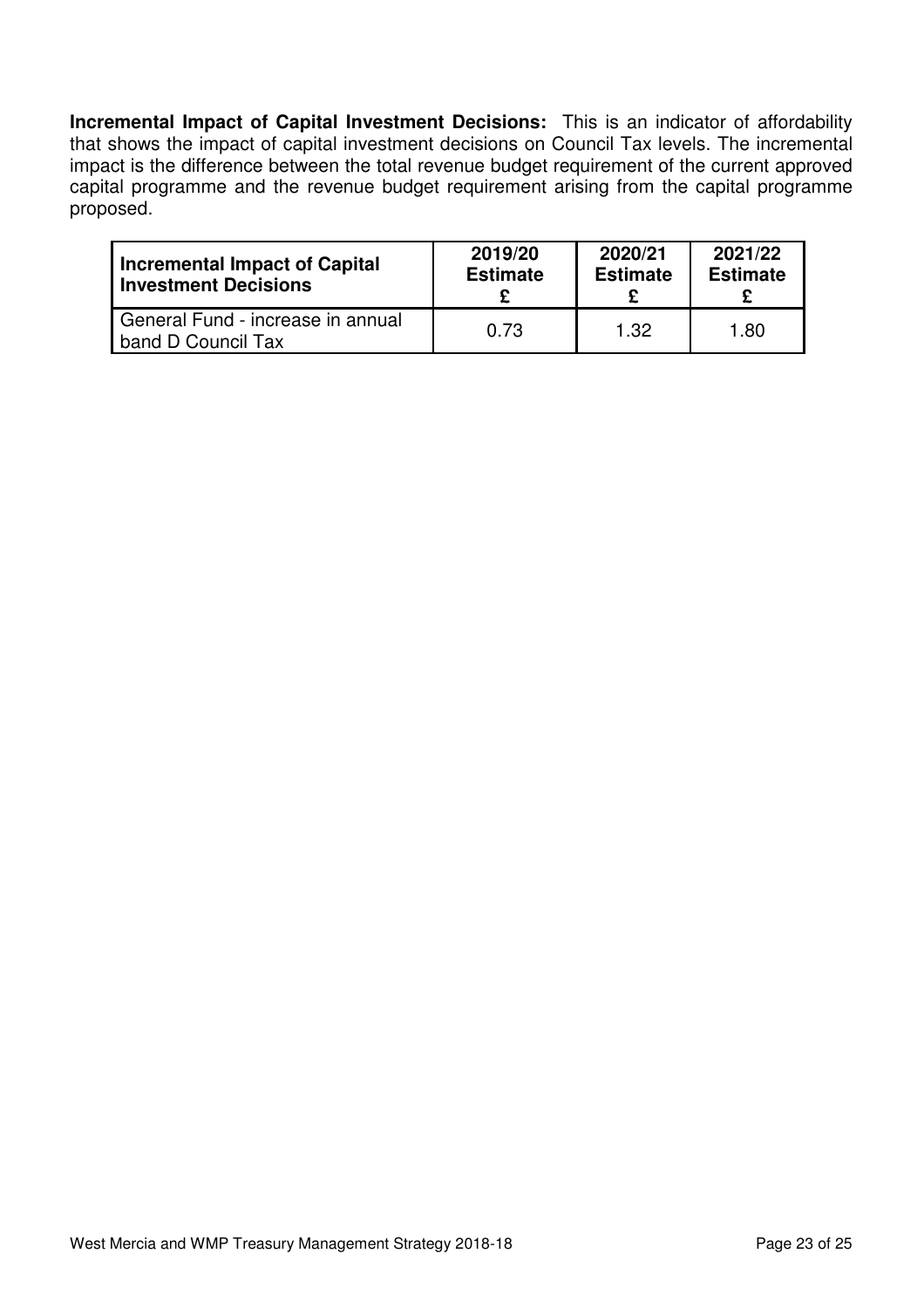# **Annual Minimum Revenue Provision Statement 2019/20**

Where the PCC finances capital expenditure by debt, he must put aside resources to repay that debt in later years. The amount charged to the revenue budget for the repayment of debt is known as Minimum Revenue Provision (MRP), although there has been no statutory minimum since 2008. The Local Government Act 2003 requires the PCC to have regard to the Department for Communities and Local Government's Guidance on Minimum Revenue Provision (the CLG Guidance) most recently issued in 2012.

The broad aim of the CLG Guidance is to ensure that debt is repaid over a period that is either reasonably commensurate with that over which the capital expenditure provides benefits, or, in the case of borrowing supported by Government Revenue Support Grant, reasonably commensurate with the period implicit in the determination of that grant.

The CLG Guidance requires the PCC to approve an Annual MRP Statement each year, and recommends a number of options for calculating a prudent amount of MRP. The following statement incorporates options recommended in the Guidance:

For capital expenditure incurred before 1st April 2008, MRP will be determined in accordance with the former regulations that applied on 31<sup>st</sup> March 2008. MRP has been calculated on a straight-line basis over a 40 year period.

For unsupported capital expenditure incurred after 31<sup>st</sup> March 2008, MRP will be determined by charging the expenditure over the period over which the capital expenditure provides a benefit to the PCC (based on the expected useful life of the relevant asset) using the annuity method, starting in the year after the asset becomes operational.

Capital expenditure incurred during 2019/20 will not be subject to a MRP charge until 2020/21.

Based on the PCC's estimate of its Capital Financing Requirement on 31<sup>st</sup> March 2019 at the time of setting the budget, the budget for MRP has been set as follows:

|                                                  | 31.03.2019<br><b>Estimated</b><br><b>CFR</b><br>£m | 2019/20<br><b>Estimated</b><br><b>MRP</b><br>£m |
|--------------------------------------------------|----------------------------------------------------|-------------------------------------------------|
| Capital expenditure before 01.04.2008            | 0.281                                              | 0.011                                           |
| Unsupported capital expenditure after 31.03.2008 | 46.371                                             | 1.378                                           |
| <b>Total</b>                                     | 46.652                                             | 1.489                                           |